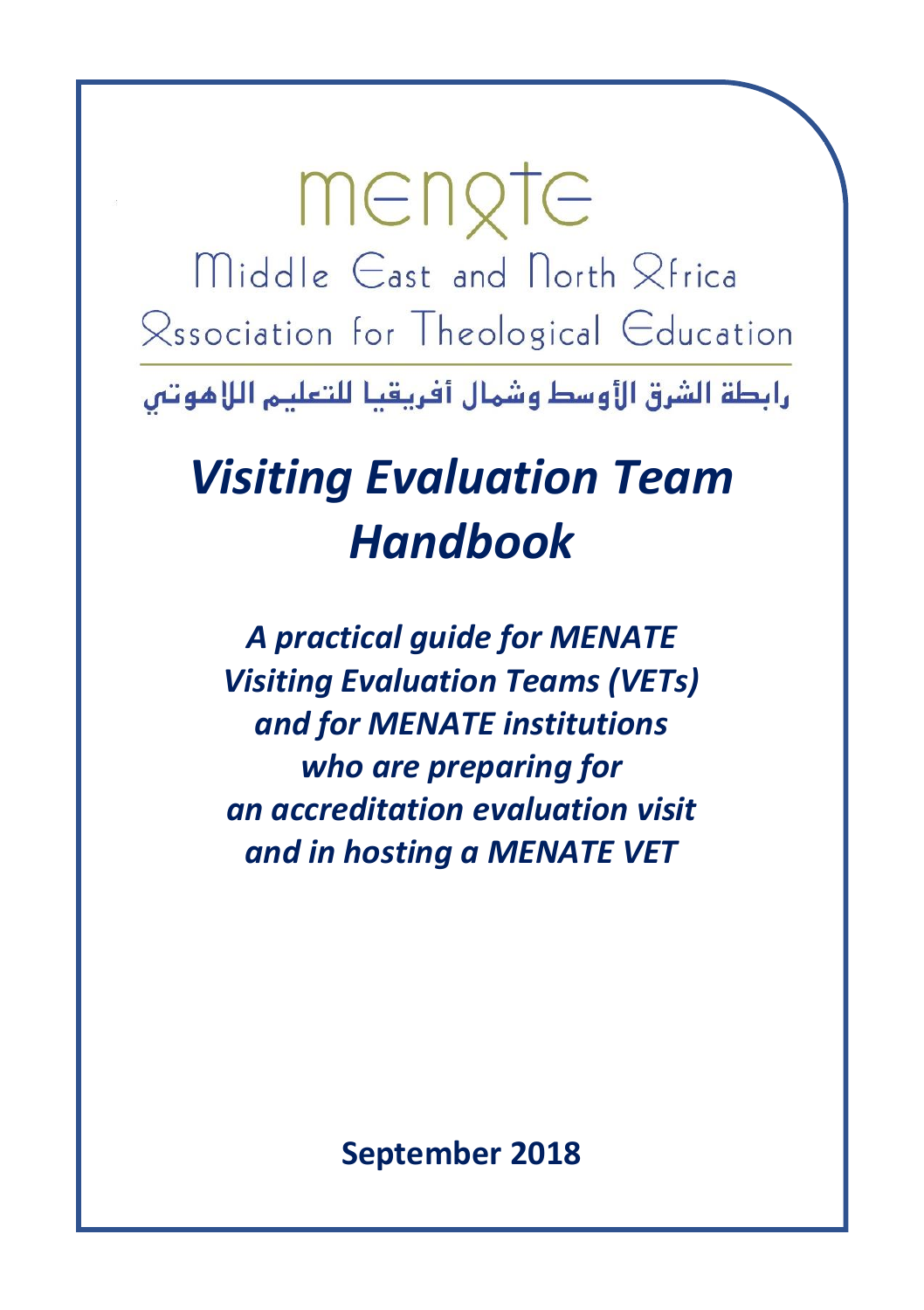*This is a screen version of the VET Handbook; A print version is available for booklet printing on A4 paper*

Approved for use by the MENATE General Assembly, September 4-5, 2018

For further, up-to-date copies of this VET Handbook, please contact the MENATE Office or the Accreditation Officer [<mailto:info@menate.org>](mailto:info@menate.org) MENATE Website: [www.meate.org](http://www.meate.org/)

> Copyright © 2018 Middle East and North Africa Association for Theological Education (MENATE)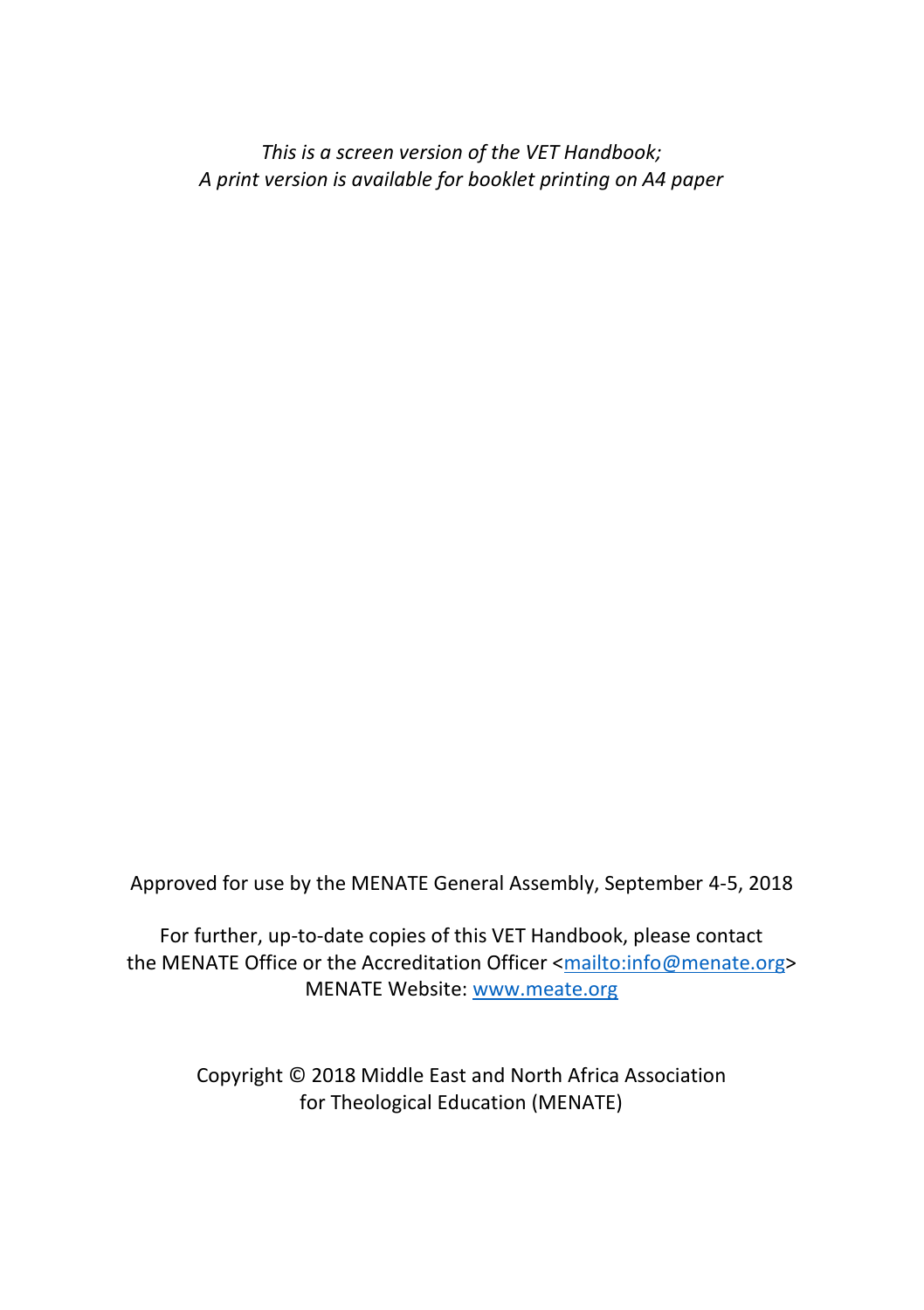# **CONTENTS**

| 1. General Remarks<br>5                                     |                                                                    |    |  |  |
|-------------------------------------------------------------|--------------------------------------------------------------------|----|--|--|
|                                                             | 1.1 The Purpose of this Handbook                                   | 5  |  |  |
|                                                             | 1.2 An Overview of MENATE Visiting Evaluation Teams                | 6  |  |  |
|                                                             | 2. Institutional Preparation for a MENATE Visit                    | 7  |  |  |
| 2.1                                                         | Documents that Must be Submitted to MENATE Three Months            |    |  |  |
|                                                             | Before the Visit                                                   | 7  |  |  |
| $2.2\phantom{0}$                                            | Guidelines for Institutions Receiving a MENATE VET                 | 9  |  |  |
|                                                             | 2.2.1 Preliminary Visit Schedule                                   | 9  |  |  |
|                                                             | 2.2.2 Visit Meetings and Appointments                              | 9  |  |  |
|                                                             | 2.2.3 Visit Travel and Expenses                                    | 11 |  |  |
|                                                             | 2.2.4 Visit Workroom and On-Site Documentation                     | 11 |  |  |
|                                                             | 2.2.5 Practical Assistance and Availability of the Leadership Team | 12 |  |  |
| 3. Specific Guidelines for MENATE Visiting Evaluation Teams |                                                                    |    |  |  |
| 3.1                                                         | Selection of MENATE Evaluators                                     | 13 |  |  |
| 3.2                                                         | Team Leader Responsibilities                                       | 14 |  |  |
|                                                             | (a) Before the Visit                                               | 14 |  |  |
|                                                             | (b) During the Visit                                               | 15 |  |  |
|                                                             | (c) After the Visit                                                | 15 |  |  |
| 3.3                                                         | <b>Team Member Responsibilities</b>                                | 16 |  |  |
|                                                             | (a) Before the Visit                                               | 16 |  |  |
|                                                             | (b) During the Visit                                               | 16 |  |  |
|                                                             | (c) After the Visit                                                | 17 |  |  |
|                                                             | 4. Guidelines for the MENATE VET Report                            | 19 |  |  |
| 4.1                                                         | Preparing the VET Report                                           | 19 |  |  |
|                                                             | 4.1.1 An Overview of the Writing Process                           | 19 |  |  |
|                                                             | 4.1.2 The Ultimate Objective of the VET Report                     | 19 |  |  |
|                                                             | 4.1.3 Performance Standards Grading                                | 20 |  |  |
|                                                             | 4.1.4 Areas for Evaluative Comment in the VET Report               | 20 |  |  |
|                                                             | 4.1.5 Finalizing Notations                                         | 21 |  |  |
|                                                             | 4.1.6 The VET Report and the MENATE Accrediting Commission         | 22 |  |  |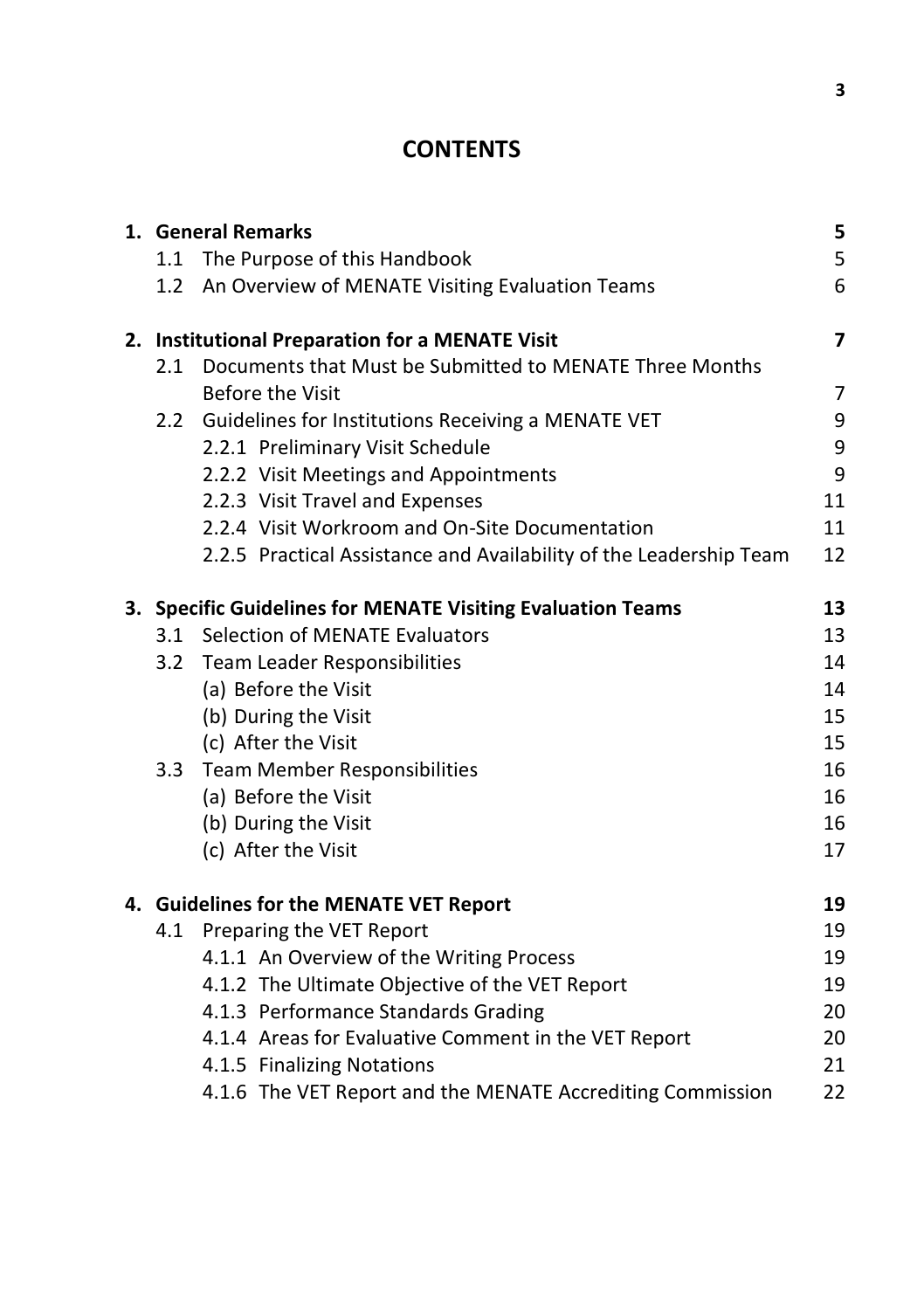|     | 4.2 The MENATE VET Report                                    | 23 |
|-----|--------------------------------------------------------------|----|
|     | Part I: Descriptive Evaluation and Recommendations           | 23 |
|     | Section 1: Evaluation Overview                               | 23 |
|     | Section 2: MENATE Evaluation                                 | 24 |
|     | Section 3: VET Recommendations to the MENATE AC              | 25 |
|     | Part II: Performance Standards Gradings                      | 26 |
|     | 5. Presentation of the VET Report                            | 27 |
| 5.1 | Oral Presentation by the VET to the Institution's Leadership | 27 |
| 5.2 | <b>Report Corrections</b>                                    | 27 |
|     | 5.3 Post-Visit Actions and Follow-Up                         | 28 |
|     | 6. The Accrediting Commission Report                         | 29 |
|     | 7. Summary of the VET Report Timetable                       | 30 |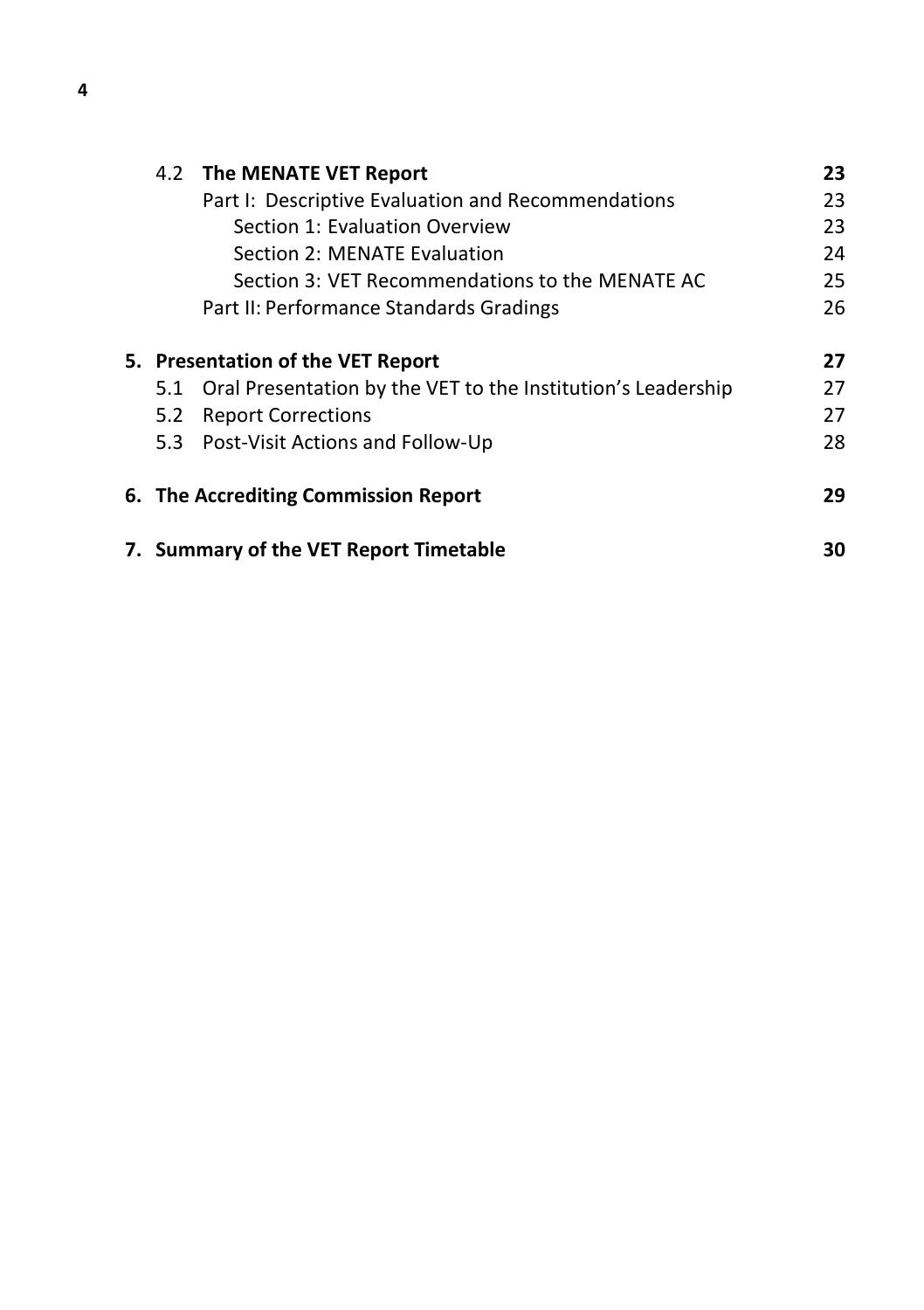# **1. GENERAL REMARKS**

#### **1.1 THE PURPOSE OF THIS HANDBOOK**

The MENATE *Visiting Evaluation Team Handbook* or *VET Handbook* is designed for three primary purposes:

- (i) To assist MENATE institutions who are preparing to host a Visiting Evaluation Team, and to help them to understand what to expect before, during, and following a MENATE accreditation evaluation visit;
- (ii) To help the MENATE Accrediting Commission and Accreditation Officer in appointing Visiting Evaluation Teams and VET Leaders; and in supervising the accreditation evaluation process.
- (iii) To guide MENATE Visiting Evaluation Teams in preparing for and conducting a MENATE accreditation visit, evaluating a MENATE institution and its programs for accreditation purposes, and writing and presenting its VET Report.

The *VET Handbook* and VET procedures revolve around the MENATE *Manual for Accreditation* and its general accreditation procedures, and MENATE's educational values and performance standards, which form the basis for its evaluation of institutions and their programs for MENATE accreditation purposes. As such, the *VET Handbook* must be read in conjunction with the *Manual for Accreditation*.

As this *Handbook* represents predominantly procedural matters, the MENATE Accrediting Commission may from time to time (when deemed necessary) modify and/or add to these procedures, without recourse to the MENATE General Assembly. However, major changes will first be ratified by the MENATE Executive Committee. Institutions currently in preparation for a MENATE accreditation evaluation visit will be advised if any changes to this *Handbook* may affect them as they prepare to host the MENATE VET.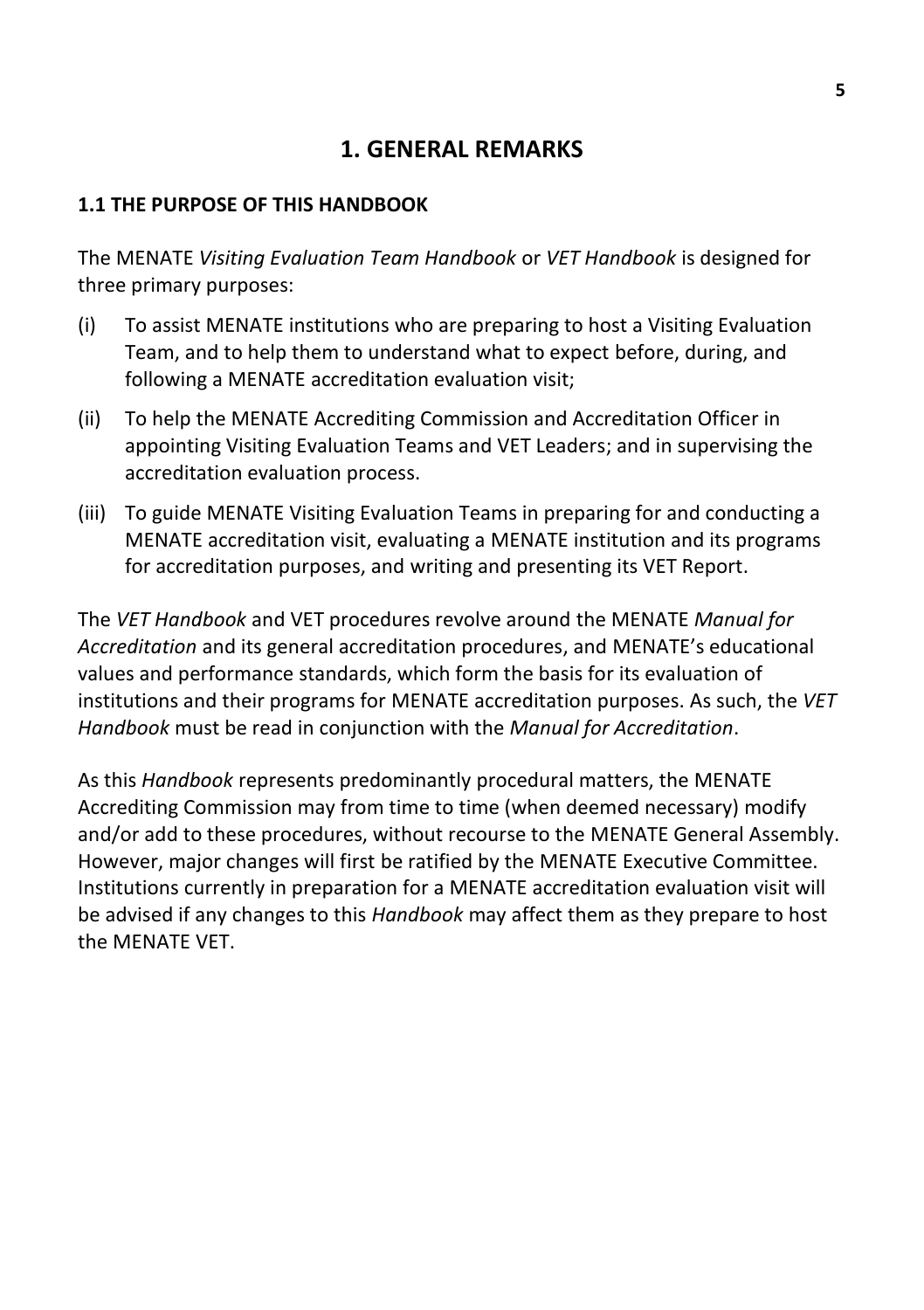#### **1.2 AN OVERVIEW OF MENATE VISITING EVALUATION TEAMS**

An essential part of objective evaluation and program improvement is peer review. The MENATE Visiting Evaluation Team (VET) fulfills the peer review function.

The purpose of a MENATE Evaluation Team is to conduct evaluations of MENATE member institutions, implementing MENATE's accreditation processes. This includes:

- (i) Thorough review of an institution's *Self-Study Report* (both the *Institutional Impact Survey* and *Self-Study Questionnaire* and supporting documentation);
- (ii) An on-site review of the institution to verify these reports and the statements and claims made therein, and to evaluate various aspects of the institution and its program(s) in relation to MENATE's educational values and performance standards, thus determining the academic credibility of the program(s) being assessed; and
- (iii) Submitting a report to the MENATE Accrediting Commission on an institution's readiness for accreditation, including recommended or required areas for institutional and program improvement, though also commending the institution for its strengths where appropriate, and coming to some initial conclusions and recommendations regarding whether or not accreditation should be granted by the Accrediting Commission for the program(s) being evaluated.

To assist institutions in successful VET appointments, MENATE has provided the following guidelines for the preparations required to receive a VET.

For VET team members to clearly understand the scope of their role, instructions and guidelines are given for VET work, before, during and after the visit.

The summative report of the VET, the *Visiting Evaluation Team Report* (or *VET Report*), is the primary document produced by the team together, but edited by the team leader. This document, written in simple but clear language, should give the institution and the MENATE Accrediting Commission an adequate summary of the institution's accomplishments and directions for further growth. Guidelines for developing this report are given below to help the VET succeed in its mission.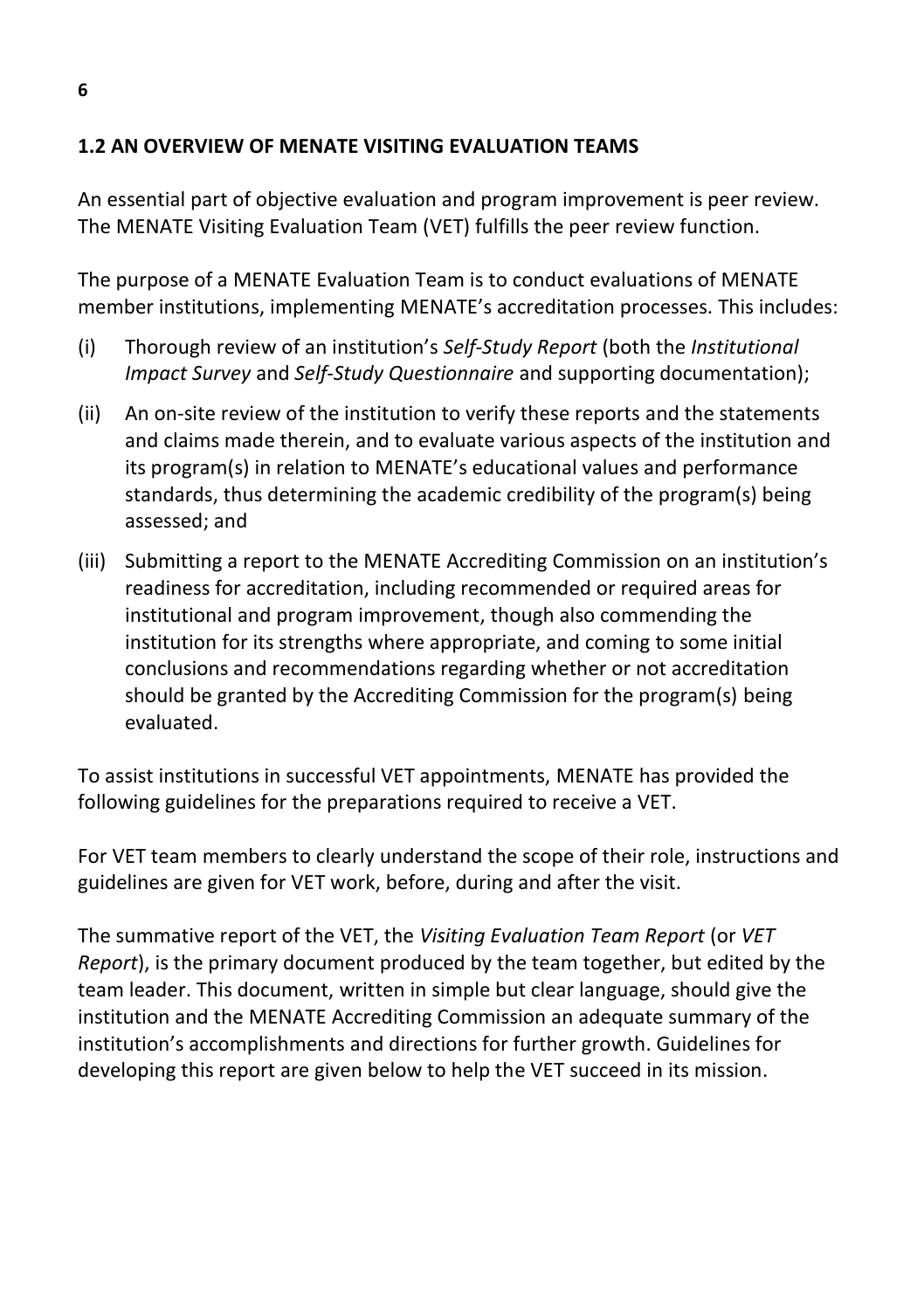# **2. INSTITUTIONAL PREPARATION FOR A MENATE VISIT**

A full outline of the steps required in the accreditation process is provided in the MENATE *Manual for Accreditation*. This *Handbook* focuses on the specific preparation required for a MENATE accreditation evaluation visit and should be read alongside the *Manual for Accreditation* for the larger accreditation framework. It is important to note that preparation for an accreditation evaluation visit must begin approximately one year (12 months) before the proposed visit.

# **2.1 DOCUMENTS THAT MUST BE SUBMITTED TO MENATE THREE MONTHS BEFORE THE VISIT**

*Three months prior* to the scheduled evaluation visit, the institution should send electronically the following required documents (A4 size, in PDF file format) to the MENATE Accreditation Officer, who will forward them to the appointed Visiting

Evaluation Team (VET). Language note: in most cases, and *always* for joint-accreditation visits, these documents are expected to be in English; however, if MENATE has chosen a VET who are all competent in reading Arabic, this expectation may be relaxed at the discretion of the Accreditation Officer.

- (i) Accreditation reports
	- The institution's new *Self-Study Report*, fully indexed (and page numbered), including:
		- Part I: The Institutional Impact Survey
		- Part II: The Self-Study Questionnaire

For these, the *Manual for Accreditation* must be consulted.

- A detailed *MENATE Index* to the *Self-Study Report [required only for the case of joint-evaluation visits when the Self-Study Report has been based on the template of another agency]*
- The previous *MENATE VET Report* or *Accrediting Commission Report*
- The institution's *Final Compliance Report*, summarizing actions taken with respect to the recommendations made during the previous evaluation visit, and intentions regarding any as-yet-unfulfilled recommendations (and attaching any previous *Notation Compliance Reports*)
- A compilation of the institution's Annual Reports to MENATE (since the previous accreditation visit)
- (ii) Administration-related documents
	- The institution's Strategic Plan document, if any
	- The Constitution and By-Laws of the institution
	- The most recent Annual Report to the institution's Board, Stakeholders or **Supporters**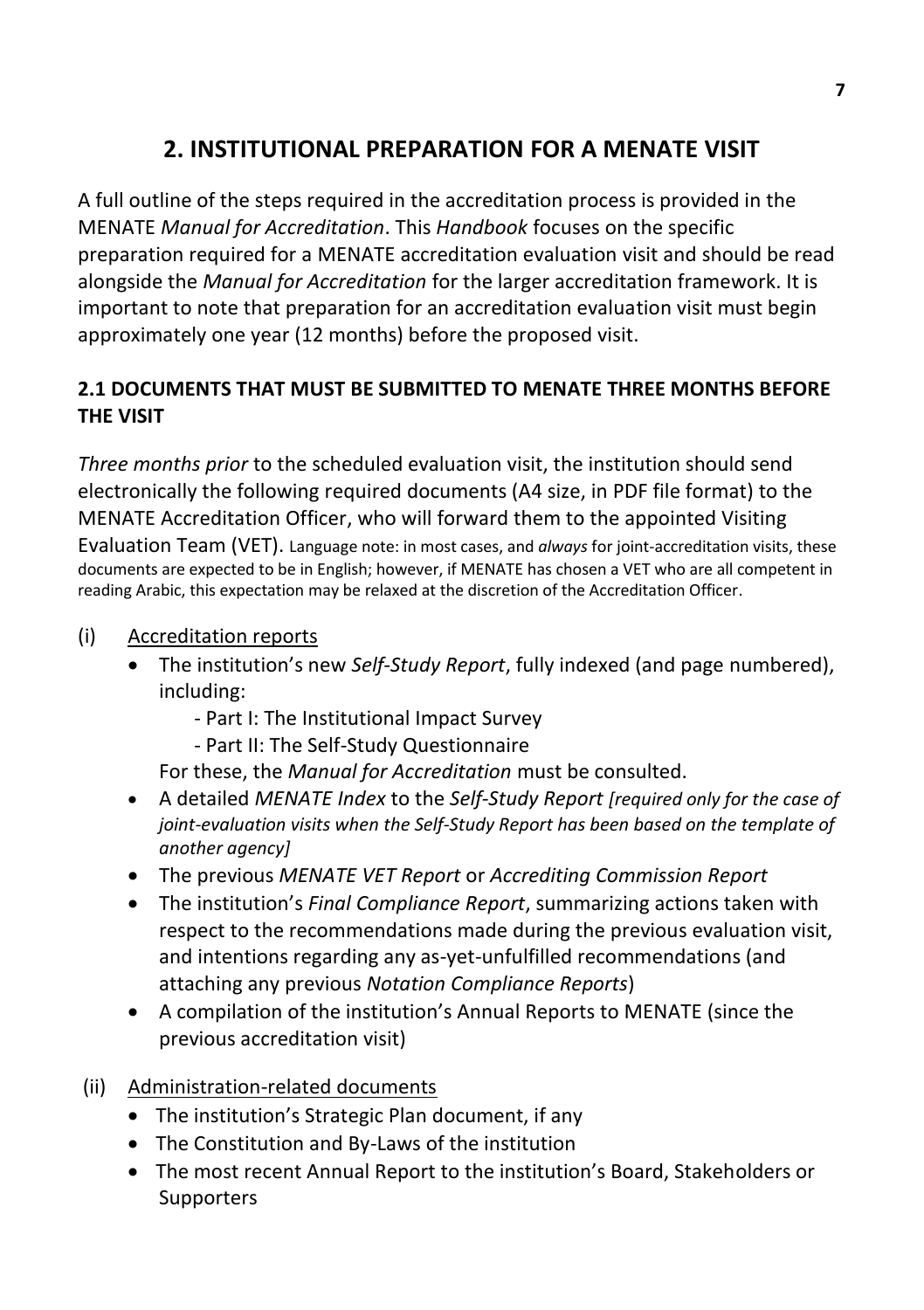- Audited accounts for the previous three financial years
- Budget summaries for the current and previous two years
- Job descriptions for staff positions
- Staff evaluation forms and procedures
- (iii) Faculty-related documents
	- List of full-time, part-time, and adjunct faculty members and their qualifications
	- Faculty Handbook (or equivalent)
	- Job descriptions for faculty members
	- Faculty evaluation forms and procedures
- (iv) Facilities-related documents
	- A site-plan of the institution's buildings
	- A list of extension centers and center instructors and senior staff
	- Summary of library holdings
- (v) Educational program documents
	- The Academic Catalog of the institution
	- A detailed description of each award program (including those for which accreditation is not sought)
	- A representative selection of course syllabi for each award program (note: some VETs may request to see *all* course syllabi, especially for first time accreditation of a program)
	- The institution's Graduate Profile for each award program (if not already in the Self-Study Report)
- (v) Student-related documents
	- Student Handbook, if available
	- Admissions forms
	- Student evaluation and assessment forms
	- Sample student transcripts and award certificates
- (vi) Other documents
	- Copies of promotional literature
- Other accompanying documentation or Appendices to the Self-Study Report **To reduce the number of electronic files submitted, wherever possible, the accompanying documents should be compiled into a smaller number of** *indexed* **PDF documents (A4 size whenever possible).** MENATE evaluators should not be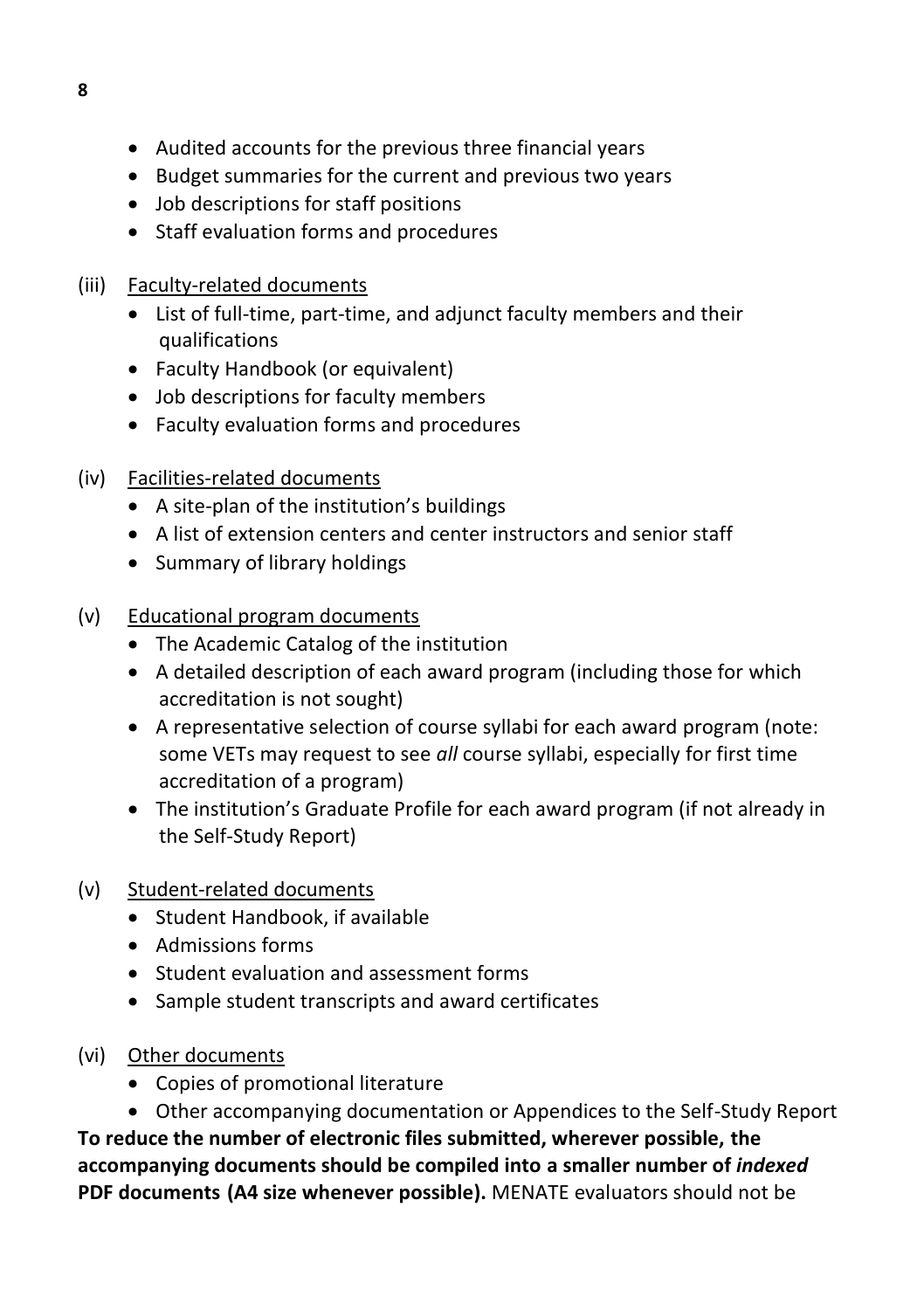required to open large numbers of documents nor to deal with multiple document formats. Exceptions to this are possible for already lengthy, self-contained documents, such as the academic catalog.

**Important:** If the institution realizes it will not be able to submit these reports three months prior to the scheduled visit, it should contact the MENATE Accreditation Officer immediately. If an unsatisfactory delay looks likely MENATE may choose to postpone the evaluation visit. In this case any postponement expenses, including VET member flight alterations, will be the responsibility of the institution.

# **2.2 GUIDELINES FOR INSTITUTIONS RECEIVING A MENATE VISITING EVALUATION TEAM**

## **2.2.1 Preliminary Visit Schedule**

A preliminary visit schedule will be developed by the appointed VET leader for the visit and the evaluation coordinator of the institution, in communication with the MENATE Accreditation Officer.

A typical MENATE evaluation visit will take place over three full days. The visit may be extended if extension sites in other locations need to be visited. It may be reduced in length for new program evaluations taking place within three years of a comprehensive accreditation visit.

#### **2.2.2 Visit Meetings and Appointments**

Visit meetings and appointments will be arranged according to the purpose of the evaluation visit. For first time accreditation or the renewal of accreditation, a comprehensive whole-institution evaluation will be carried out and this means that the VET will need access to most institutional and departmental leaders, and exposure, as far as possible, to the full range of institutional activities. The VET leader and institution's evaluation coordinator should consider including some or all of the following possibilities and meetings (where applicable):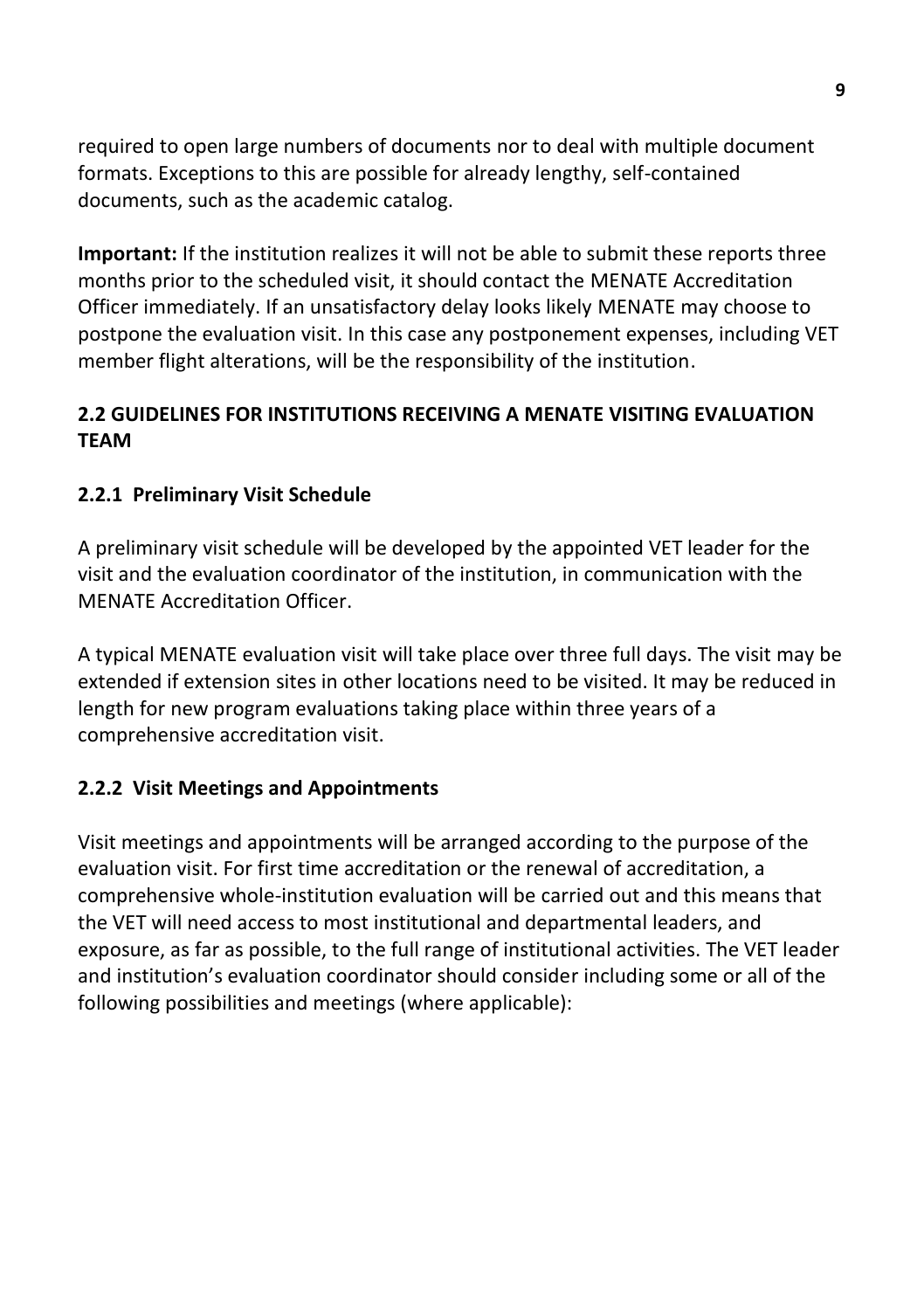- President of the institution
- Academic Dean
- Dean of Students
- Academic department heads
- Faculty members or educators (including course writers/developers, and tutors)
- Registrar (student records officer)
- Field ministry coordinator
- Spiritual life coordinator or chaplain
- Church liaison officer
- Librarian
- Board chairperson and selected Board members
- Key stakeholders, such as pastors of graduates, denominational heads, or community leaders with whom the school maintains relationships
- Current students, including student leaders and final year students
- Graduates (preferably from the previous five years)
- Facilities manager
- Financial/business manager
- Personnel manager
- Fundraising and communications director
- Selected administrative staff
- Observation of program classes (at multiple levels if multiple awards are offered)
- A tour of all facilities
- Visits to extension sites
- Regular rest breaks throughout the visit days
- Space for additional or follow-up interviews
- VET team meetings and report-writing time
- A concluding (and now usually oral) report to the President and chosen leaders.
- Pre- or post-visit site seeing (after checking with VET leader)

Once the schedule for the team's visit has been agreed by the VET leader, the institution's coordinator is responsible to arrange and finalize meetings with the various parties within the institution. The institution's coordinator is also responsible to arrange for the in-country transportation, accommodation and hospitality of the VET members, noting any dietary needs or requests.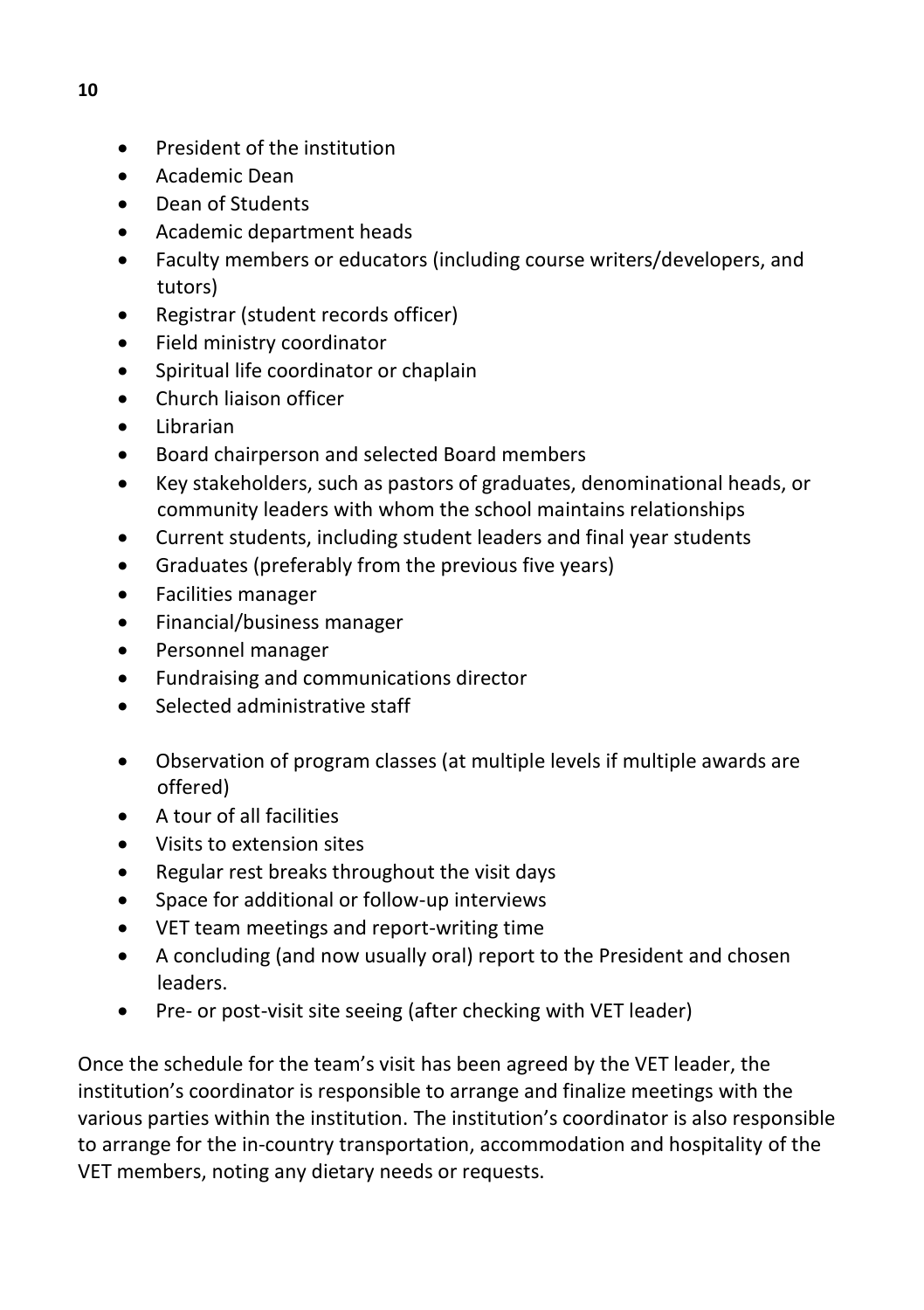When the team's visit includes a Sunday, the day will be observed as a day of worship and rest; no visit activities will be scheduled on Sunday.

# **2.2.3 Visit Travel and Expenses**

The institution is responsible to cover all travel expenses (economy flights and transfers), and the food and accommodation expenses of the visitors, reimbursing them before the end of the visit.

While the institution is responsible for arranging meals and lodging for the visitors during their stay, the latter may prefer to make their own travel arrangements. If a visitor requires an overnight transfer in an intermediate country, the additional accommodation and transfer expenses should also be reimbursed by the institution. Similarly, if the VET leader requests (in advance) an additional day or two on site for report writing, any additional food and lodging expenses are likewise considered as the responsibility of the institution; report writing is an integral part of the accreditation process.

The institution is expected to cover the above-mentioned expenses for up to three MENATE evaluators; but should a fourth VET member ever be requested by MENATE, his/her expenses will be paid for by MENATE. Similarly, if MENATE requests the presence of an evaluator from outside the region, MENATE will contribute to the flight expenses when that person lives more than four hours direct flight away from the institution's capital city.

However, MENATE evaluators are expected to contribute their own time and services free of charge.

# **2.2.4 Visit Workroom and On-Site Documentation**

A suitable and private workroom within the institution's main offices should be provided for use by the visiting team throughout the period of the visit.

Any necessary office and IT equipment to the work of the VET should be provided, including internet, printer, data projector, and photocopier access.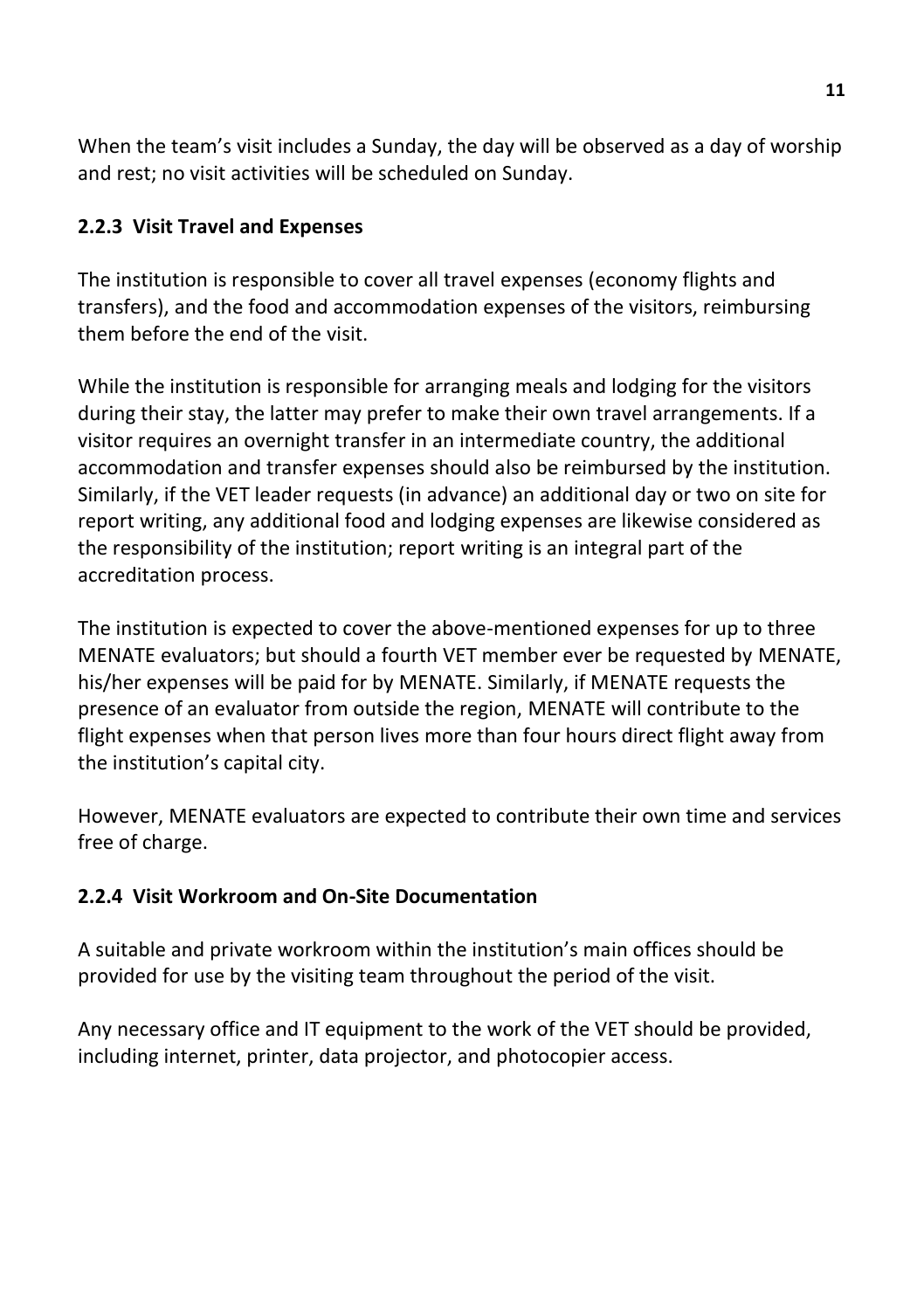The workroom should also be provided with printed (or electronic) copies of:

- The final visit schedule and meeting locations
- Contact phone extensions for VET accommodation and meeting rooms
- Full names of faculty and senior staff and their contact phone numbers or extensions
- **All required reports that were submitted electronically three months prior to the visit** (see the list of these provided above).
- One complete, indexed, printout of the institution's *Self-Study Report* (Parts I and II) and accompanying documentation and appendices (and, where required, a *MENATE Index* to the SSR).
- Raw data for the *Institutional Impact Survey*
- A printed copy of the institution's *Final Compliance Report* and any previous *Notation Compliance Reports*, together with the previous *MENATE VET Report* or *Accrediting Commission Report*.

And the following additional documents:

- Course syllabi for *all* courses (if only samples were previously provided)
- Library usage statistics
- Student enrollment data for the previous six years
- Graduate placement facts
- Strategic planning materials and reports, if available
- Copies of recent audits, annual financial statements and budgets
- Annual reports to the Board and stakeholders
- Minutes of Board and Executive Committee meetings
- Publicity brochures, magazines, and booklets
- Any other information the college feels would be helpful to the Visiting Team

# **2.2.5 Practical Assistance and Availability of the Leadership Team**

Members of the institution's administration and staff should be available to assist the team as requested. The President and Academic Dean should be available onsite throughout most of the visit.

Institution staff members should be available to transport and accompany members of the team in local travel, including any airport pick-ups or drop-offs.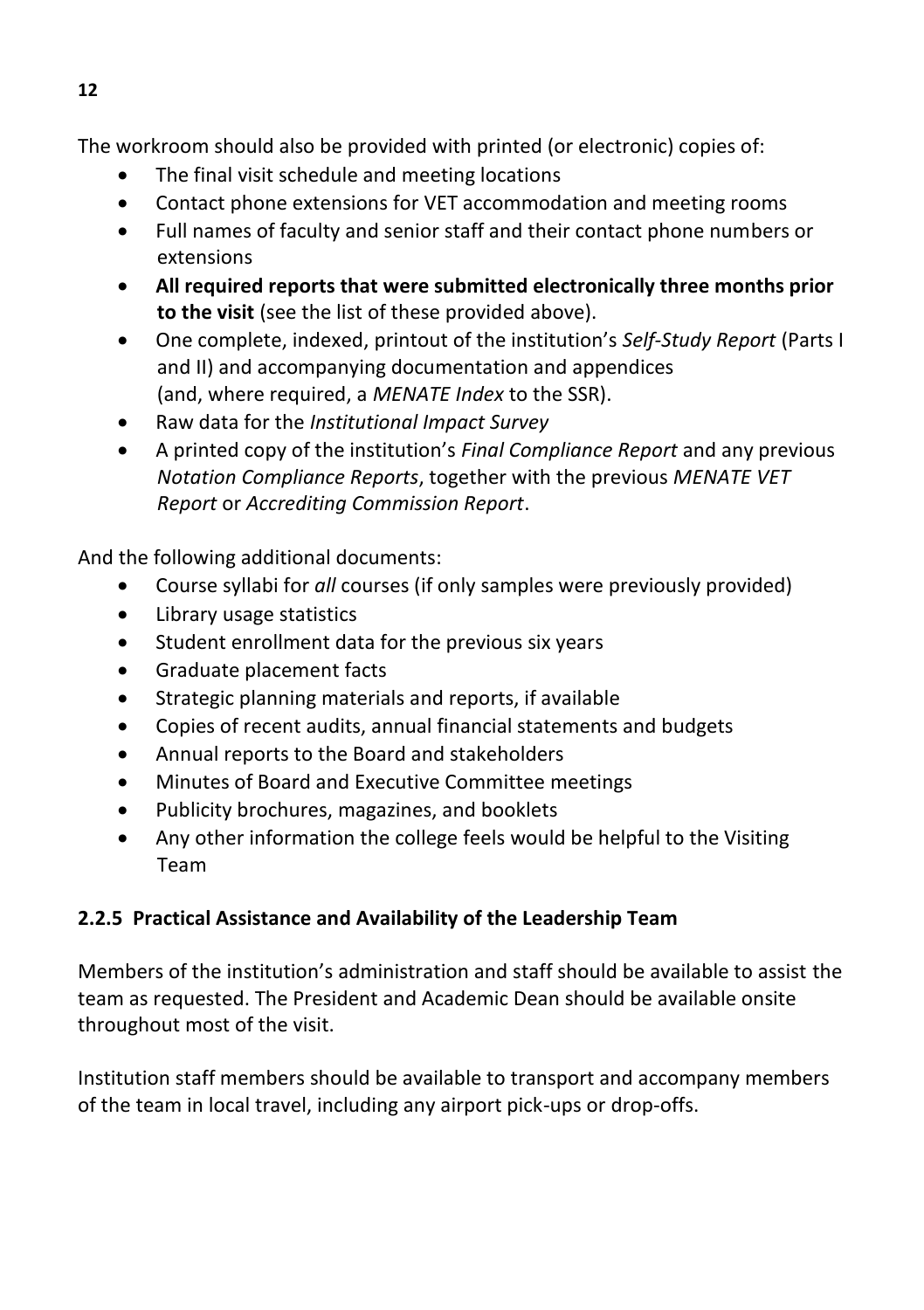# **3. SPECIFIC GUIDELINES FOR MENATE VISITING EVALUATION TEAMS**

#### **3.1 SELECTION OF MENATE EVALUATORS**

After tentatively confirming dates for a proposed Evaluation Visit, the MENATE Accreditation Officer will work with the Accrediting Commission Chair to select external peer reviewers (firstly confirming their availability and commitment to be present for the entirety of the visit) to form a MENATE Visiting Evaluation Team (VET). Whenever possible, recommendations for VET members will be sought during an AC meeting. An institution may also make a general request for at least one evaluator who understands well their educational delivery method(s), but without suggesting any specific persons. Where possible, MENATE might agree to the request, but it is entirely at MENATE's discretion if it can do so or not.

The evaluation team shall normally be composed of three persons, one of whom must be a member of the Accrediting Commission. MENATE evaluators should be qualified educators who are respected within their country of service. A MENATE VET should include a balance of educational and institutional leadership experience and expertise, and ideally have at least one member who is familiar with the educational delivery method(s) of the institution applying for accreditation. Should any newer evaluators be chosen, the team should include at least one experienced evaluator to guide and train the newer ones. The MENATE AC may recommend experienced evaluators from outside the region to be included in a VET.

It is expected that any individuals chosen for their first evaluation visit will undergo MENATE training for Visiting Evaluation Teams prior to the evaluation visit. However, MENATE places a high value upon on-the-job training during an evaluation visit as well. A familiarity with the MENATE *Manual for Accreditation* and MENATE educational values and performance standards is expected of all.

The Accreditation Officer will then try to ensure that there is agreement with the candidate institution on the VET composition. Should there be any substantive objections, the AC Chair and Accreditation Officer will seek to resolve the matter, but MENATE will have the final decision. It is not appropriate for the institution in any way to suggest or propose specific persons to become alternative evaluators.

The AC Chair is then responsible for appointing a MENATE VET leader from the selected team members, after checking first with the proposed leader. It is important to note that the team leader might be required to make available one to two extra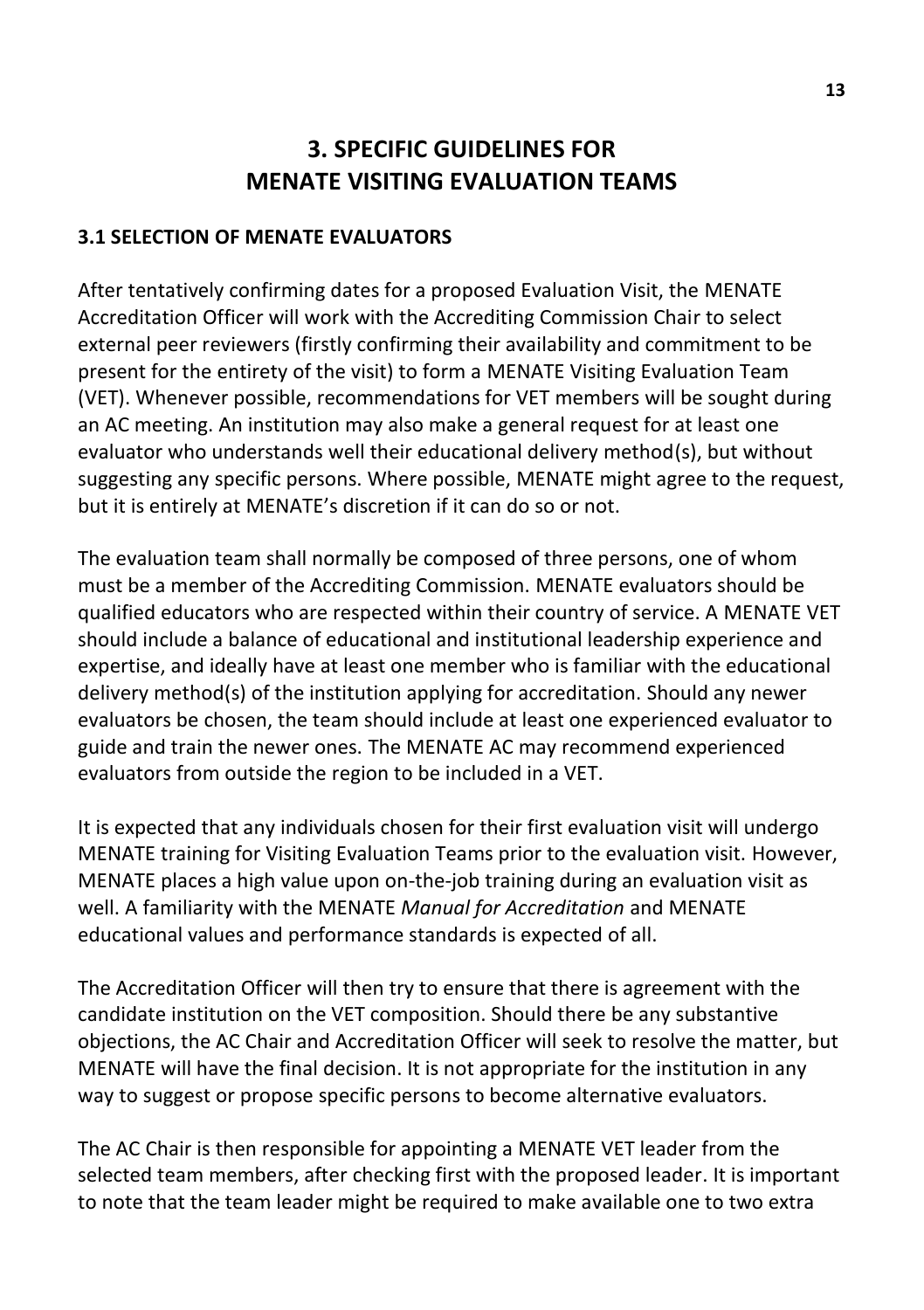days after the formal visit to complete the VET Report. And in the case of joint accreditation visits, the AC Chair is responsible for negotiating overall VET leadership with the other participating agency (or agencies).

Once appointed to a VET, MENATE evaluators must block out the visit dates (plus a day for travelling either side) in their calendars and keep the visit strictly free from any other commitments.

# **3.2 TEAM LEADER RESPONSIBILITIES**

A MENATE team leader's responsibilities include the following, sometimes in conjunction with the MENATE Accreditation Officer, and sometimes in communication with the MENATE AC Chair:

## **(a) Before the visit:**

- 1. Regular communications with the institution's evaluation visit coordinator, always copying to the MENATE Accreditation Officer.
- 2. Finalization of the visit schedule and precise dates.
- 3. Ensuring that all documentation is supplied and complete and requesting remedy for any inadequacies or failure to follow MENATE procedures (where necessary through the Accreditation Officer).
- 4. Requesting further documentation when necessary to follow-up pre-visit reading and preliminary evaluation tasks.
- 5. Allocation of evaluation responsibilities to VET members prior to the visit.
- 6. Ensuring that team members know their responsibilities for the evaluation process.

**14**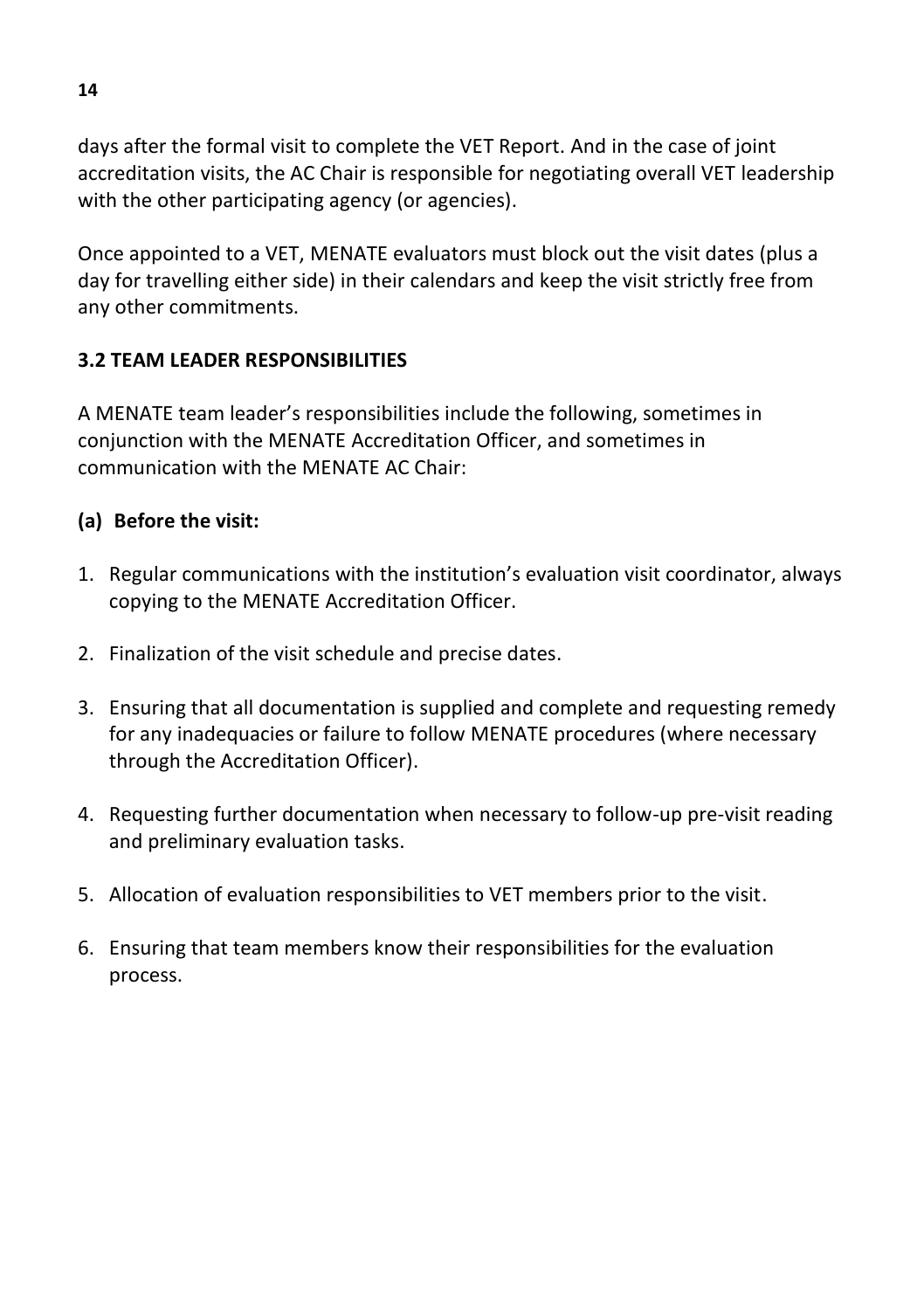#### **(b) During the visit:**

- 1. Leadership of the team during the visit, delegating responsibilities and specific tasks as necessary, allowing team member expertise to be well used.
- 2. Leading, while not dominating, interviews with members of the institution.
- 3. Being a time-keeper (or delegating this task to another team member) to keep the team on task and on schedule as much as possible.
- 4. Being the representative of the team to the institution's leaders, educators and students, and available to explain MENATE procedures and standards.
- 5. Having on hand printed and electronic copies of the MENATE Manual for Accreditation, MENATE VET Report template, and the MENATE Performance Standard Grading template.
- 6. Leading evaluation discussions during team meetings, including the team's completion of the MENATE Performance Standard Grading document, and helping the team to work together to draw up lists of observations, commendations, potential notations, recommendations and suggestions that will form the basis of the VET Report.
- 7. Being the primary writer and editor of the VET Report, though assisted in the task by team members, who may be asked to draft selected parts of the Report.
- 8. Being the main person who will present orally the main observations, commendations and recommendations to the institution's leadership at the end of the visit.

#### **(c) After the visit:**

1. Finalizing the draft VET Report after the conclusion of the formal part of the visit. It is strongly recommended that this be done on site over one or two days immediately after the visit, since the visit details will be fresh in the mind, access for follow-up information or clarification remains possible, and back at home the busyness and distractions of regular work and life will make completion of the report much more difficult.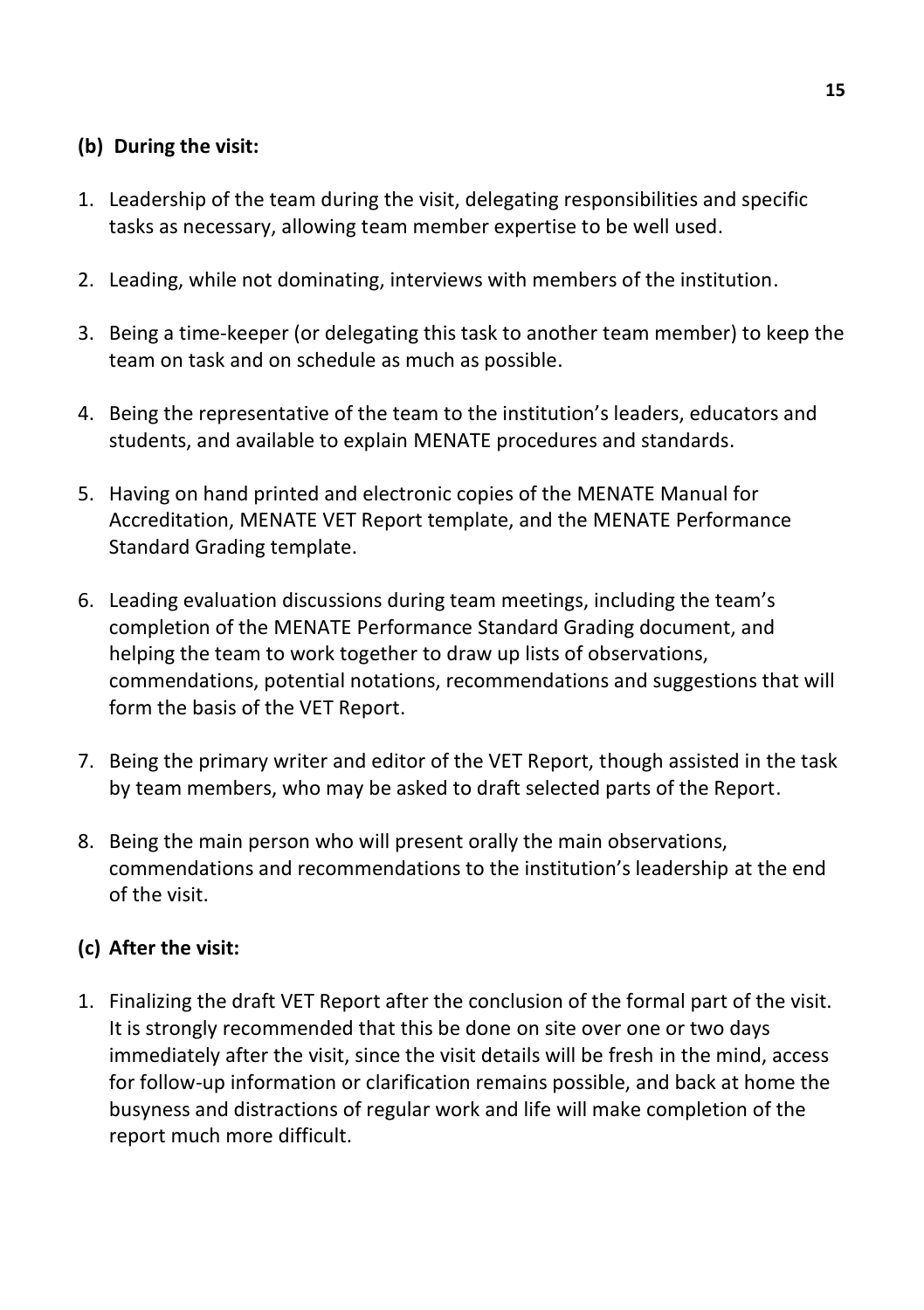- 2. Sharing the draft with the other team members for comment, additions, and change.
- 3. Finalizing the VET Report after receiving team feedback, and then sending it to the MENATE Accreditation Officer.
- 4. Being available to answer Accrediting Commission queries concerning the visit and VET Report.

#### **3.3 TEAM MEMBER RESPONSIBILITIES**

#### **(a) Before the visit:**

- 1. It is essential that all members of the Visiting Team carefully read the Self-study Report and all supporting documentation prior to the accreditation visit. The reader should make notes of all points of interest, whether for commendation, clarification, recommendation, or concern.
- 2. The VET leader may wish to assign evaluative responsibilities to team members prior to the visit.
- 3. It is also essential that VET members are present on-site for the entire duration of the visit and do not schedule any appointments or speaking engagements during the days or evenings of the visit. Such appointments should be scheduled either before or after the formal visit dates.
- 4. VET members who live in the city of the institution being evaluated may return home at night but must plan without fail to be available on-site all day, and in the early evening each night. Wherever possible VET members should consider staying on-site alongside the other VET members.

#### **(b) During the visit:**

- 1. The first item on the Visiting Team's agenda, upon arrival at the visitation site, is an organizational meeting at which members of the team must identify aspects of the institution which appear to require greater attention. An initial identification of key commendation and recommendation areas may be made at this meeting.
- 2. Evaluative assignments for VET members shall be made before the organizational meeting, but specific assignments might be adjusted during the initial meeting. If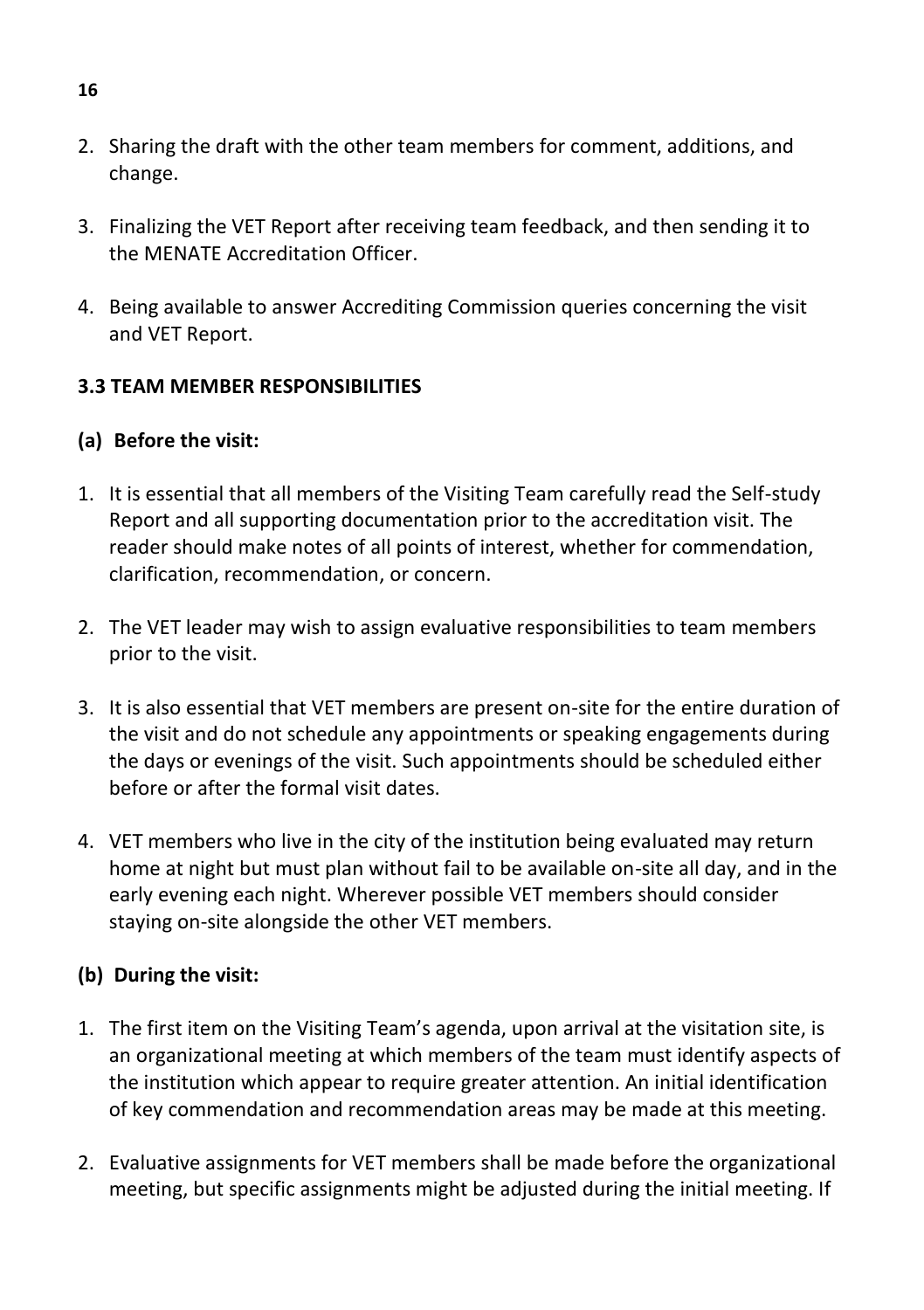any member of the team is especially qualified or has a special interest in any aspect of the institution's administration or instruction, it will be helpful to notify the team leader in advance of the visit.

- 3. The period of the team's visit, and the intensity of the visit itself, usually fills up all waking hours. As noted in the previous section, team members should thus plan to make personal time and visits prior to or after the visit schedule.
- 4. Some of the work of the Visiting Team might be done individually, allowing each member of the team to pursue a different aspect of observation, interview, or investigation, with frequent reporting back to and coordination with other members of the team.
- 5. The team will work its way progressively through the visit schedule and arranged meetings, taking time aside as necessary each day to summarize and identify key areas for commendation or recommendation. Travel and meal times may also be utilized for team dialogue and collective assessment.
- 6. Although developing the Visiting Team's report will require a collective effort, possibly including an allocation of section writing tasks, the team leader will serve as editor of the team's overall report. Some of this process might be completed after the visit has formally concluded.
- 7. The team will be present during the concluding oral report to the institution's leadership, assisting the team leader in that task as requested.

#### **(c) After the visit:**

1. VET members continue to have a role in assisting the team leader to finalize the VET Report after the formal visit has concluded. They will be asked to share their comments, additions and changes very promptly after the team leader has sent them the draft Report. The VET is allowed up to two weeks following the visit to complete its Report.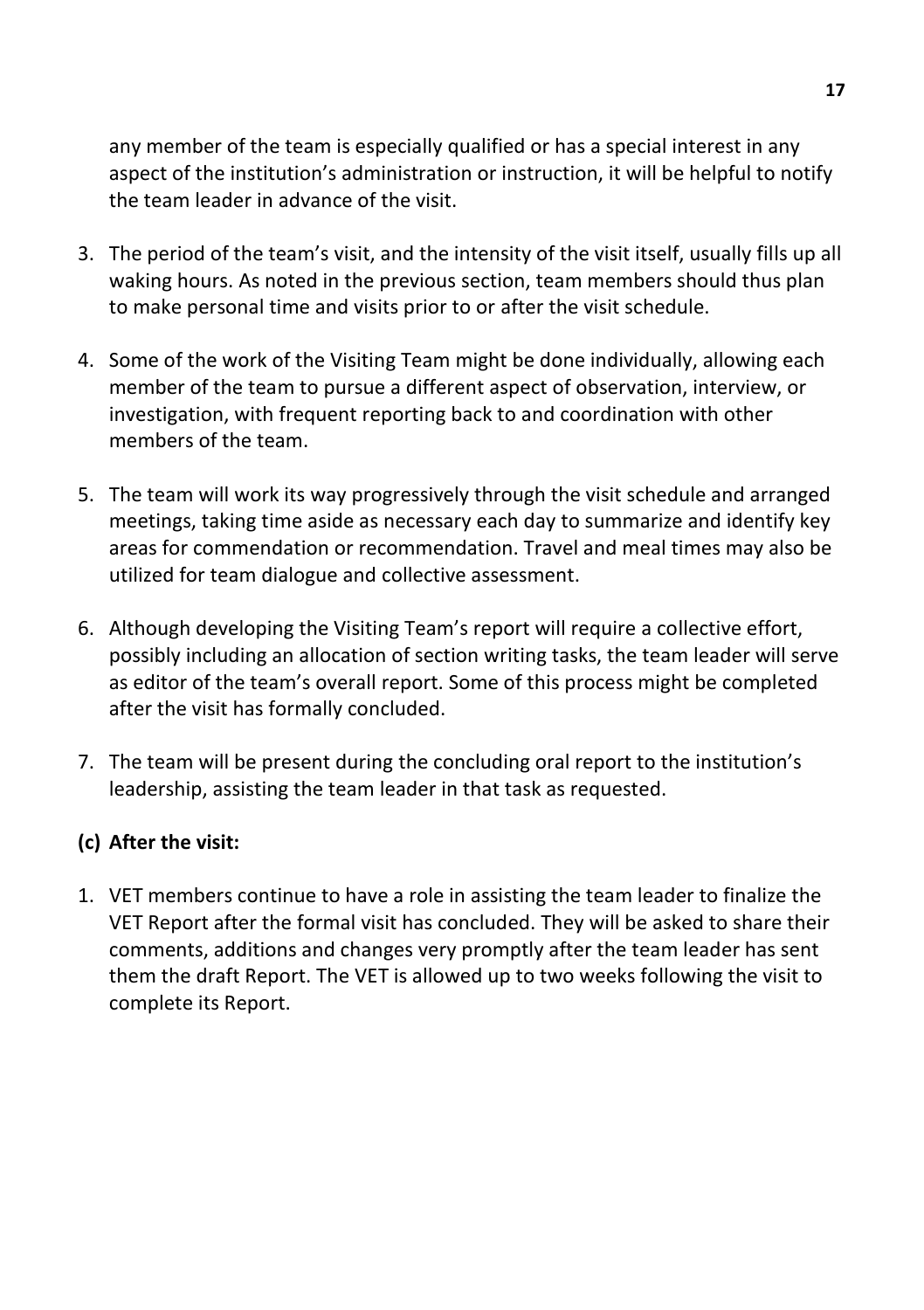2. Because the Visiting Team will have access to every aspect of the institution visited, it is essential that team members respect the confidentiality of the information shared. However, it is appropriate to share information about the visited institution which is available in the institution's own publications or to identify aspects of the institution which merit special commendation. Areas of institutional weakness, on the other hand, should be considered strictly confidential. It is the purpose of the MENATE and the Visiting Team to encourage and strengthen the visited institution, not to deprecate the institution or undercut its effectiveness.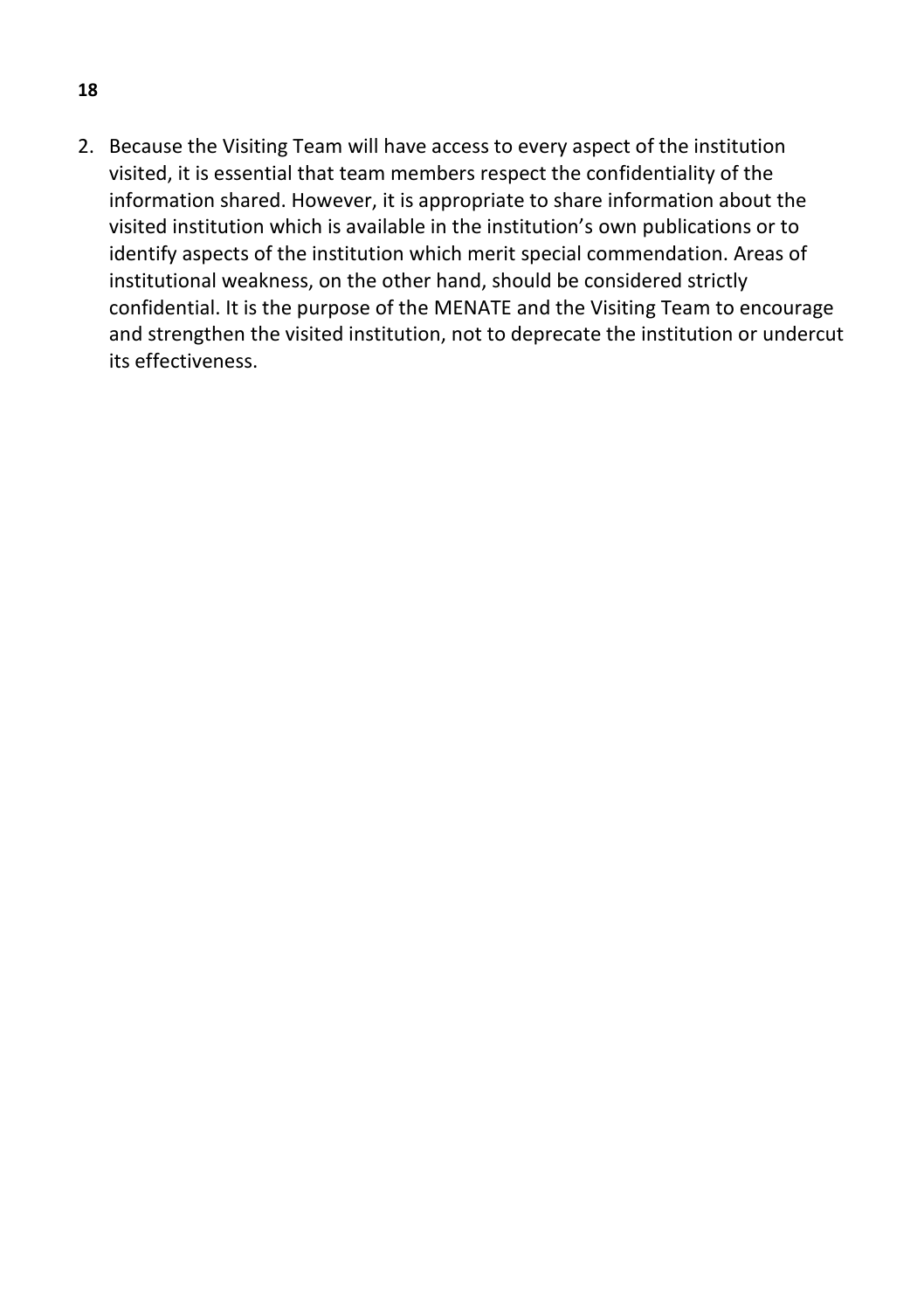# **4. GUIDELINES FOR THE MENATE V.E.T. REPORT**

## **4.1 PREPARING THE VET REPORT**

## **4.1.1 An Overview of the Writing Process**

The VET Report can be prepared before and especially during the formal visit dates. It is a time-consuming, intensive task. Where possible some of the introductory parts of the report might be written before the visit. In addition, at least the VET leader should consider spending an additional one to two days on site to complete the writing up of the VET Report after the formal conclusion of the visit, allowing for focused writing-up while the visit details remain fresh and for access to institutional staff should any clarifications be necessary.

As mentioned above, the Report writing process is a collective one, involving the whole evaluation team. While the VET leader has overall responsibility for writing the VET Report, he/she may delegate sections to other VET members to write up.

Ideally, a VET leader will stay on site for one or two days after the visit to do this, rather than seek to complete the Report back at home. Other team members will also need time to comment on the draft Report and suggest changes and improvements following the visit and so the VET leader should send the draft Report to the other VET members for comment before finalizing it. Nevertheless, the VET Report should normally be fully completed within two weeks of the end of the Visit.

The expected content and structure of the Report are described in detail in Section 4.2 below.

# **4.1.2 The Ultimate Objective of the VET Report**

The ultimate objective of the Visiting Team's review of an institution will be to frame a recommendation to the MENATE Accrediting Commission regarding action on the institution's application for MENATE accreditation. The Visiting Team's report should clearly state the team's recommendation to grant or to deny the institution's application, and if to grant it, whether full or provisional accreditation should be offered.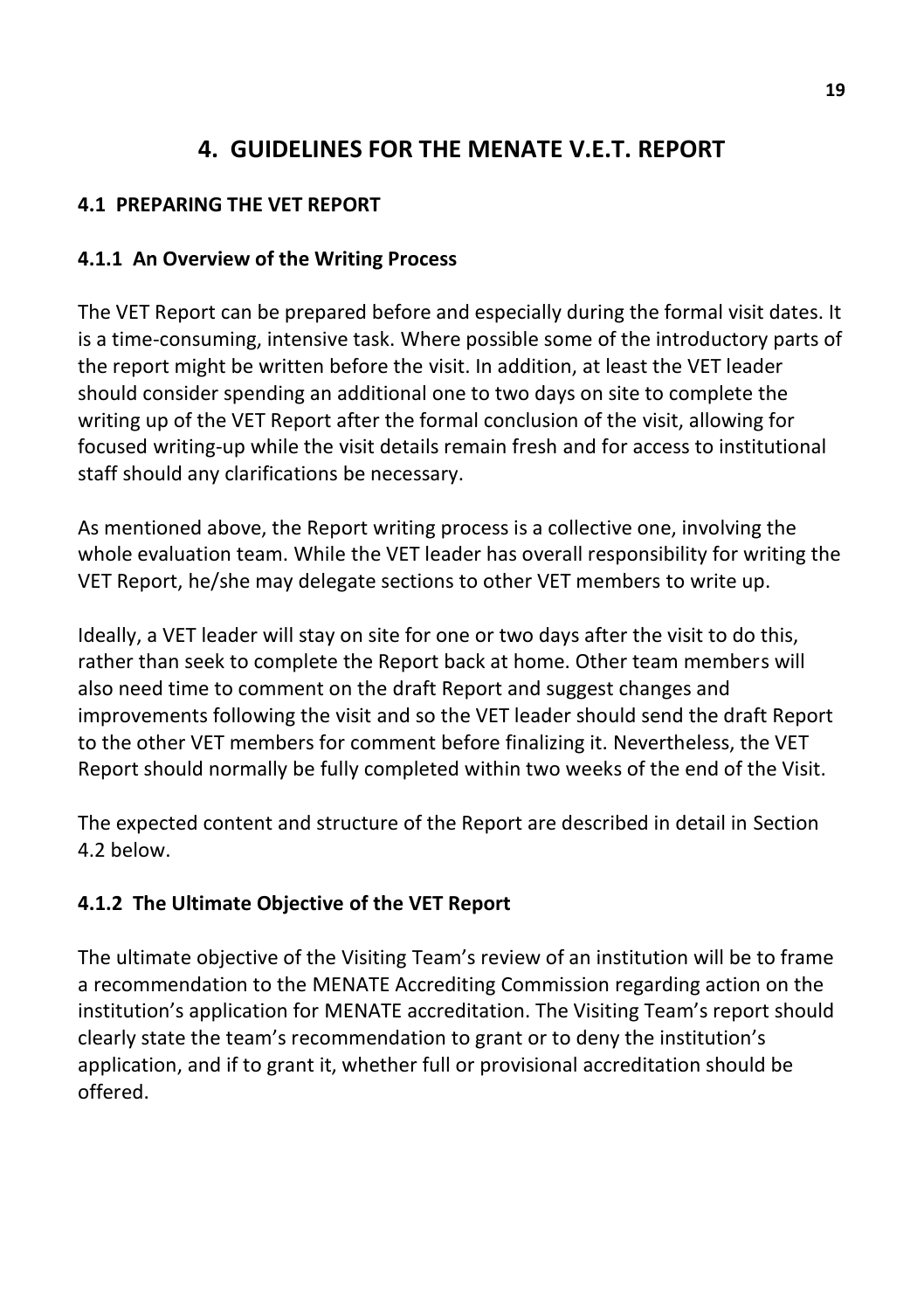# **4.1.3 Performance Standards Grading**

The MENATE Performance Standards Grading template represents a useful tool for the team to help it identify strength areas worthy of commendation, or areas of institutional weakness needing improvement. Yet it also provides focused feedback to the institution to help it measure its achievement against specific MENATE performance standards.

## **4.1.4 Areas for Evaluative Comment in the VET Report**

Before and during the visit, members of the Visiting Team should take special notice of areas in which the visited institution evidences strengths or weaknesses, especially when those areas are specifically addressed by the MENATE accreditation standards. Areas of institutional strength and weakness should be focused on in the Visiting Team's Report.

The Visiting Team's report should record observations and commendations, and notations, recommendations and suggestions, which have been identified by the team prior to and during the visit:

**Observations** are narrative explanations designed to help Accrediting Commission members better understand aspects of the institution which frame the subsequent notations and recommendations.

**Commendations** represent praise for the institution where it exhibits certain strengths, and appears to demonstrate standards of excellence, which are higher than or go beyond MENATE expectations.

**Notations** represent compulsory actions that the institution must fulfil to keep its accreditation. They identify areas in which an otherwise strong institution does not meet accrediting standards and must improve in those areas. In some cases, compliance with notations is necessary in order to upgrade from provisional accreditation to full accreditation. Notations usually have a specific, limited, but reasonable, time-frame for compliance, and a Compliance Report is expected at the end of the specified period. They usually imply a status of provisional accreditation until compliance is demonstrated and verified, but sometimes notations can be made alongside a recommendation for full accreditation. In either case, however, non-compliance can result in the institution losing its accreditation status.

(For accreditation *procedures* concerning notations, see Section 3.3 [Notations] in the *Manual for Accreditation*.)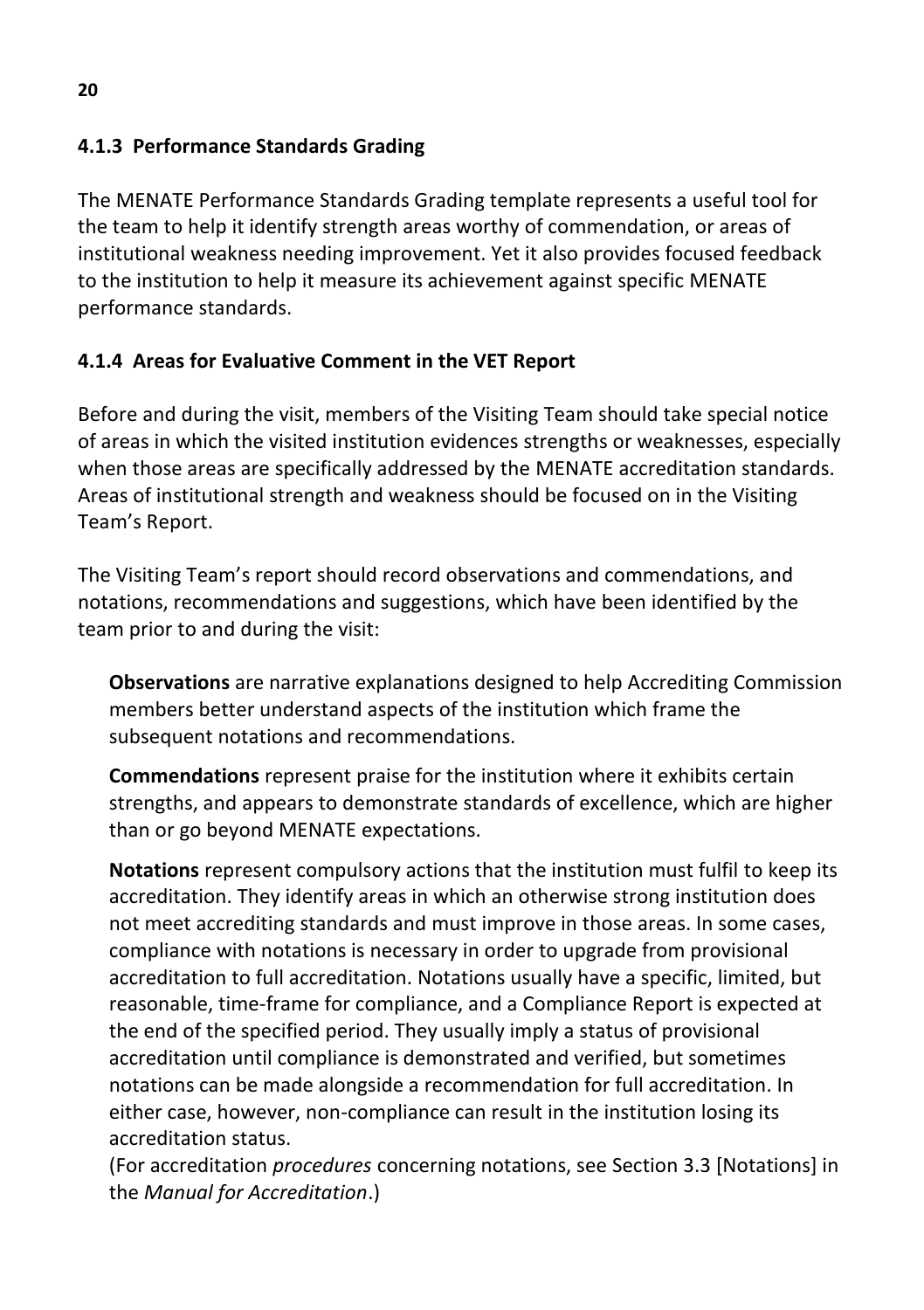**Recommendations** represent non-compulsory actions that must nevertheless be seriously considered by the institution. They refer to areas that are important to holistic institutional health and future growth, in particular remedying weaknesses in areas that may meet minimum accreditation standards but can or should be improved upon. Recommendations carry the expectation that most or all of them will be worked on and, as much as possible, implemented by the institution, during the six-year accreditation period. They also carry reporting obligations with them, and progress updates can be included in Annual Reports.

On the other hand, **Suggestions** constitute advice that is offered by the Visiting Team for optional enhancement or improvement of an area in which the institution already meets the MENATE accrediting standards. No other MENATE expectations are tied to the category of suggestions. MENATE VET Reports may sometimes omit this category of evaluation, elevating all improvement items to the status of either notations or recommendations.

#### **4.1.5 Finalizing Notations**

An institutional area cited for a notation should reflect a consensus opinion of the Visiting Team. If the team members are unable to reach a consensus regarding an institutional area perceived by one or more members of the team to constitute a significant weakness, a notation should not be recorded. Rather, majority and minority opinions should be recorded, with a rationale provided for each.

When a notation is recorded, the team report should suggest appropriate means for verifying improvements that are needed. Means of verification may consist of: (i) a documented report on steps taken to bring the institution into full conformity with MENATE accreditation standards; (ii) a follow-up visit by the MENATE Accreditation Officer, a member of the original VET, or otherwise by a member of the Accrediting Commission; or (iii) a re-visit by a Visiting Team after a stated interval.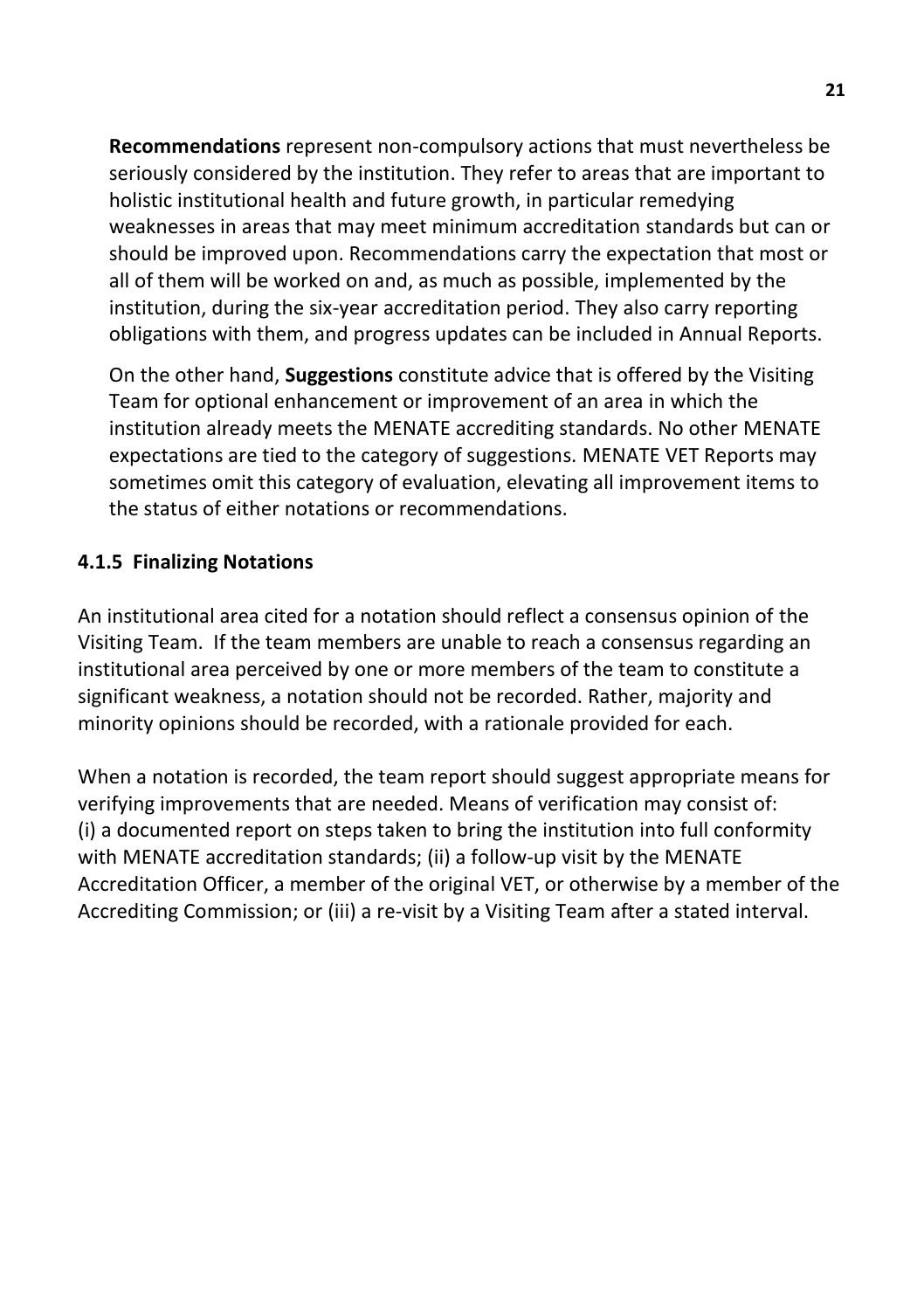## **4.1.6 The VET Report and the MENATE Accrediting Commission**

In framing its report, the Visiting Team should be aware of its advisory role to the Accrediting Commission. Actions recommended by the Visiting Team, including the awarding or withholding of accreditation, the assignment of notations and means of verification of needed improvements, may go through changes prior to action and approval by the Accrediting Commission.

The final Visiting Evaluation Team Report (VET Report) will be addressed to the MENATE Accrediting Commission but forwarded through the MENATE Accreditation Officer. The VET Report records and constitutes its recommendation(s) to the MENATE Accrediting Commission. However, action on the visited institution's application for accreditation or the renewal of accreditation is the sole prerogative of the Accrediting Commission.

As mentioned, the MENATE VET are allowed two weeks following the visit to complete the VET Report and submit it to the MENATE Accreditation Officer.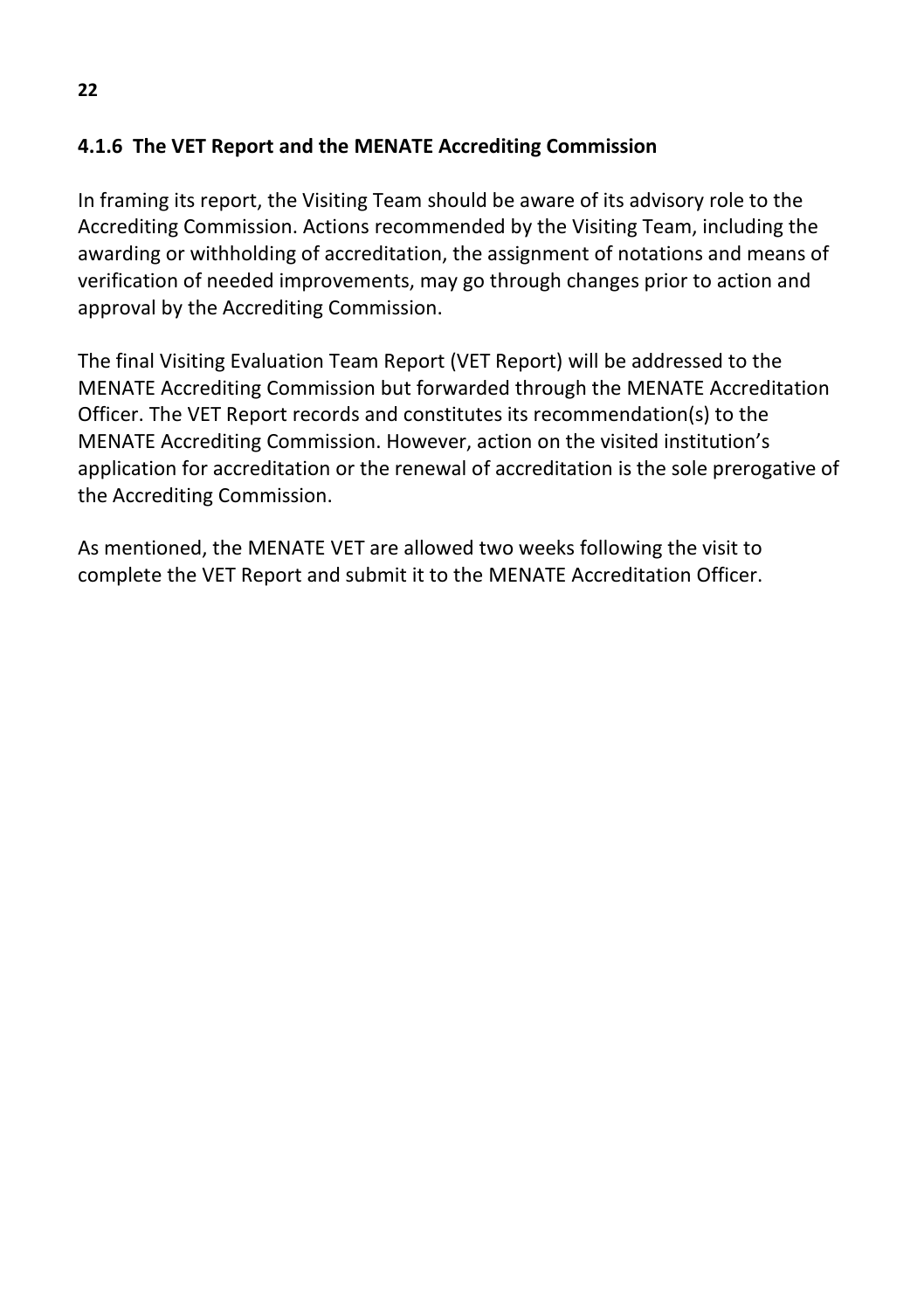# **4.2 THE MENATE VISITING EVALUATION TEAM (VET) REPORT**

A MENATE VET Report comprises two main parts or documents:

- \* Part I is a Descriptive Evaluation and Recommendations; and
- \* Part II is a Performance Standard Grading.

#### **Part I of the MENATE VET Report – Descriptive Evaluation and Recommendations**

This represents predominantly narrative reporting, including the following major report sections and sub-sections:

#### **Section 1: Evaluation Overview**

**Requested Accreditation Evaluation**

Institution name and list of the academic awards for which accreditation is sought, clearly indicating which ones are for first time accreditation and which for accreditation renewal

- **Introduction to** *[Institution Name]* An introduction to the institution, including a brief history, and quotation of the mission and vision statements of the institution
- **Awards Being Evaluated for Accreditation Renewal** (if any) A summary of overall aims/objectives and graduation requirements for each award program, including credit-hours, plus a very brief history of each award program, and graduate statistics
- **Awards Being Evaluated for New Accreditation** (if any) A summary of overall aims/objectives and graduation requirements for each award program, including credit-hours, plus a very brief history of each award program, and graduate statistics
- **MENATE Evaluation Team**

A list of the names and titles of the MENATE VET members, their country of residence, and identification of the MENATE VET leader; in the case of joint accreditation visits, the names of the other evaluators may be included

**• Summary of the Evaluation Visit** 

A narrative summary of the arrangements for the visit, and a list of meetings held with institutional office holders, students, alumni, board members and others

#### **Documentation**

A summary of the documentation provided to the VET beforehand and during the evaluation visit

#### **Section 2: MENATE Evaluation**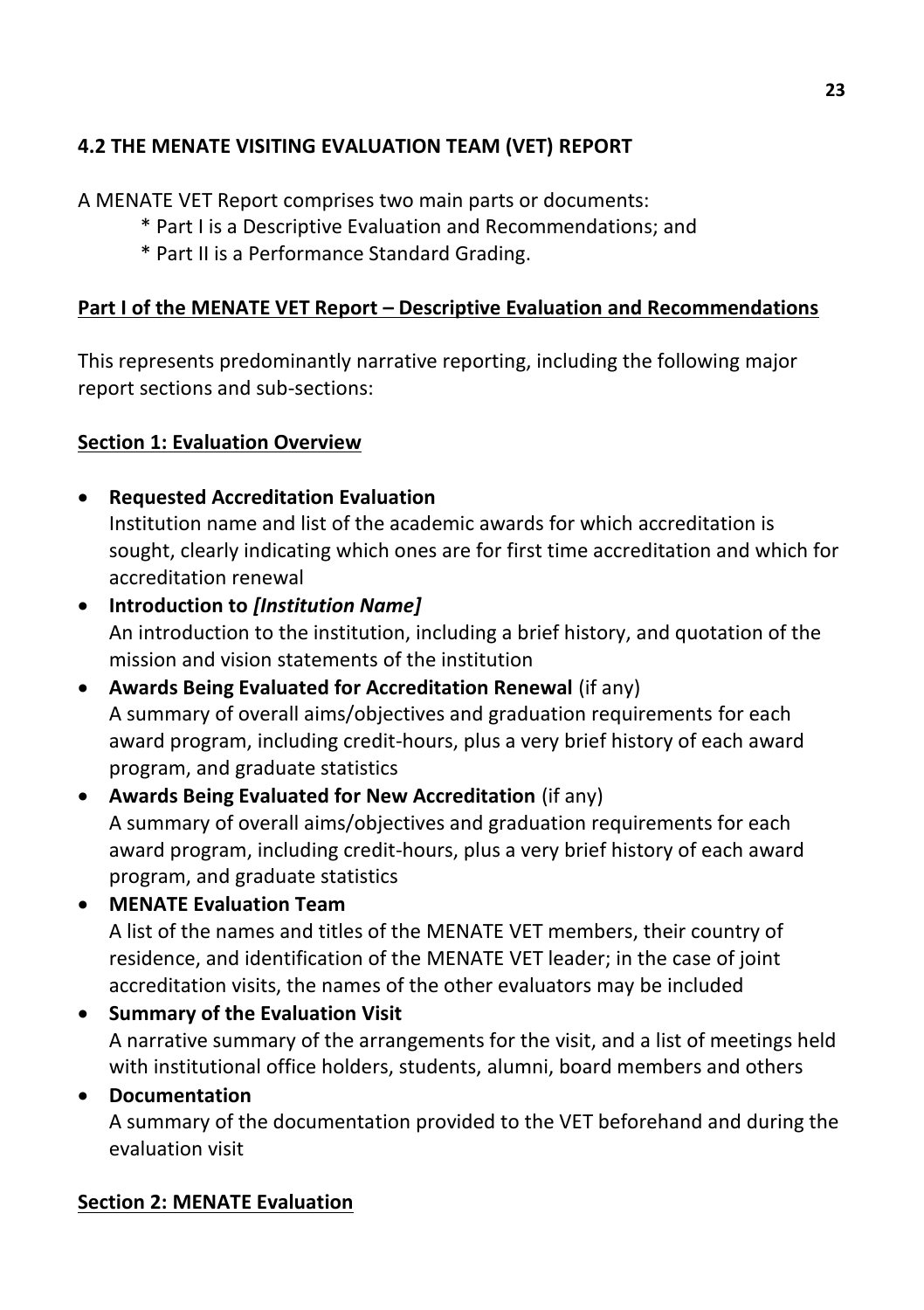## **Observations and Commendations**

Major observations and commendations concerning the institution, arranged according to the following structure:

- o I. Administration
- o II. Faculty
- o III. Facilities
- o IV. Educational Program
- o V. Students

If helpful this section could be split into two, separating the observations from the commendations.

## **Notations**

An itemized (numbered) list of any notations - compulsory actions to be carried out by the institution, including a time-frame for compliance and reporting, and stating whether or not they carry an implication of provisional accreditation status; this part should be arranged according to the structure given in the previous section

#### **Recommendations**

An itemized (numbered) list of recommendations for institutional improvement, which must be seriously considered by the institution and mostly acted upon during the accreditation period, and which carry reporting obligations; this section should be arranged according to the structure given above for observations and commendations.

#### **•** Suggestions

An itemized (numbered) list of optional suggestions for institutional improvement, which carry no reporting obligations, arranged as per the structure of the previous sections.

#### **Special Notes** (if any)

A place for any additional comments raised in relation to unique aspects of the institution or the evaluation.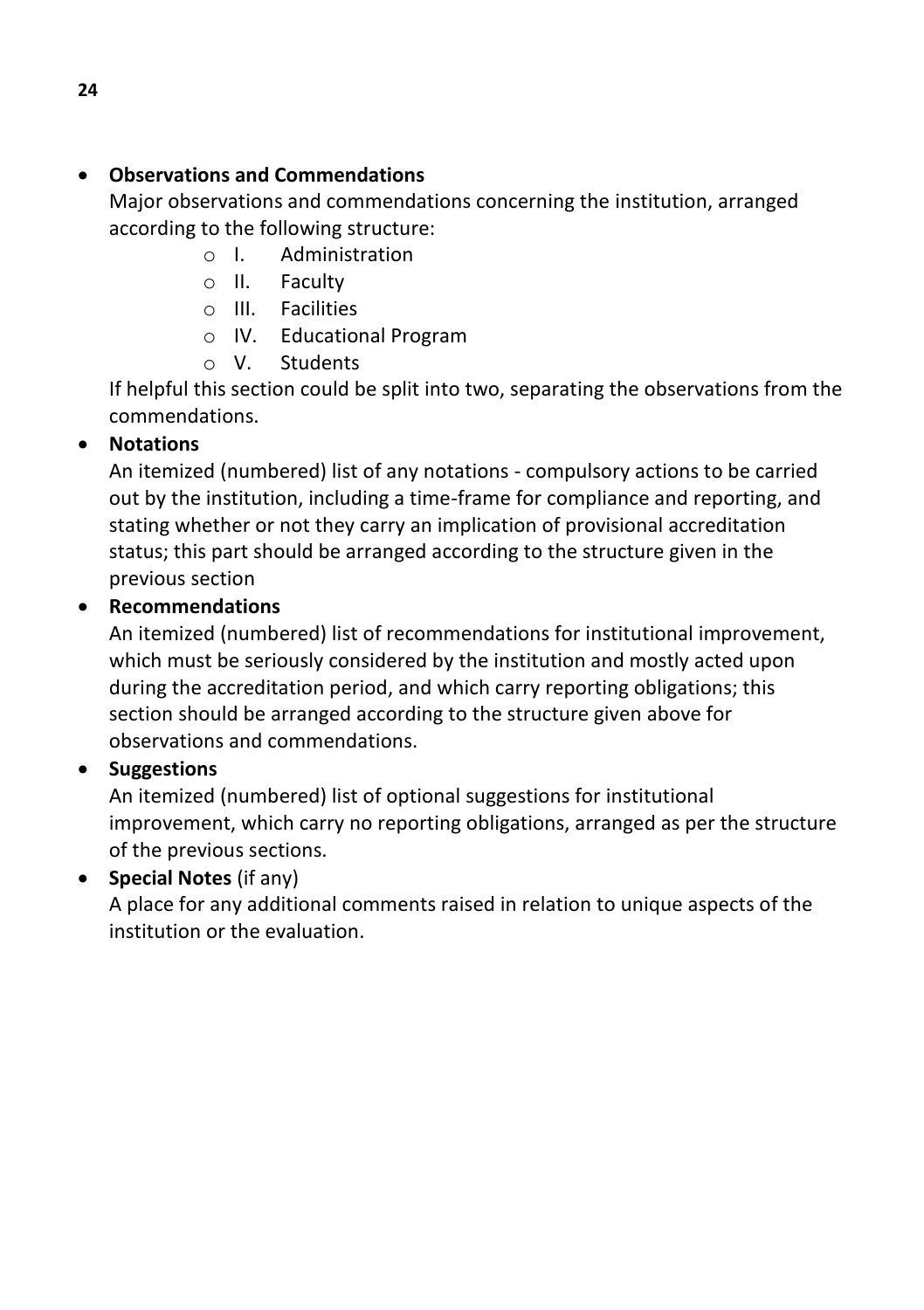# *[Institution Name]* **Reporting Requirements**

A handy, summary list (and reminder) of the MENATE reporting requirements for the institution, including submission dates, for:

(i) Notation Compliance Reports (if any);

(ii) an *Initial Response Report* (usually required within 12 months of the evaluation visit);

(iii) a reminder (if applicable) of any reporting obligations remaining from any MENATE evaluation visit conducted within the previous four years;

(iv) a *Final Compliance Report* (expected at the end of the accreditation period, three months prior to the next accreditation evaluation); and

(v) *Annual Reports*.

# **Section 3: VET Recommendation(s) to the MENATE Accrediting Commission**

- Recommendation(s) of the VET to the MENATE AC concerning the institution's accreditation, listing awards for which accreditation is recommended, and specifying if provisional accreditation is indicated, subject to the removal of any notations.
- $\bullet$  Specification of the accreditation period (six years from the year of the visit; e.g. 2018-2024 [assuming the AC's accreditation decision can reasonably be ratified in the same year]).
- Names and signatures of the VET members.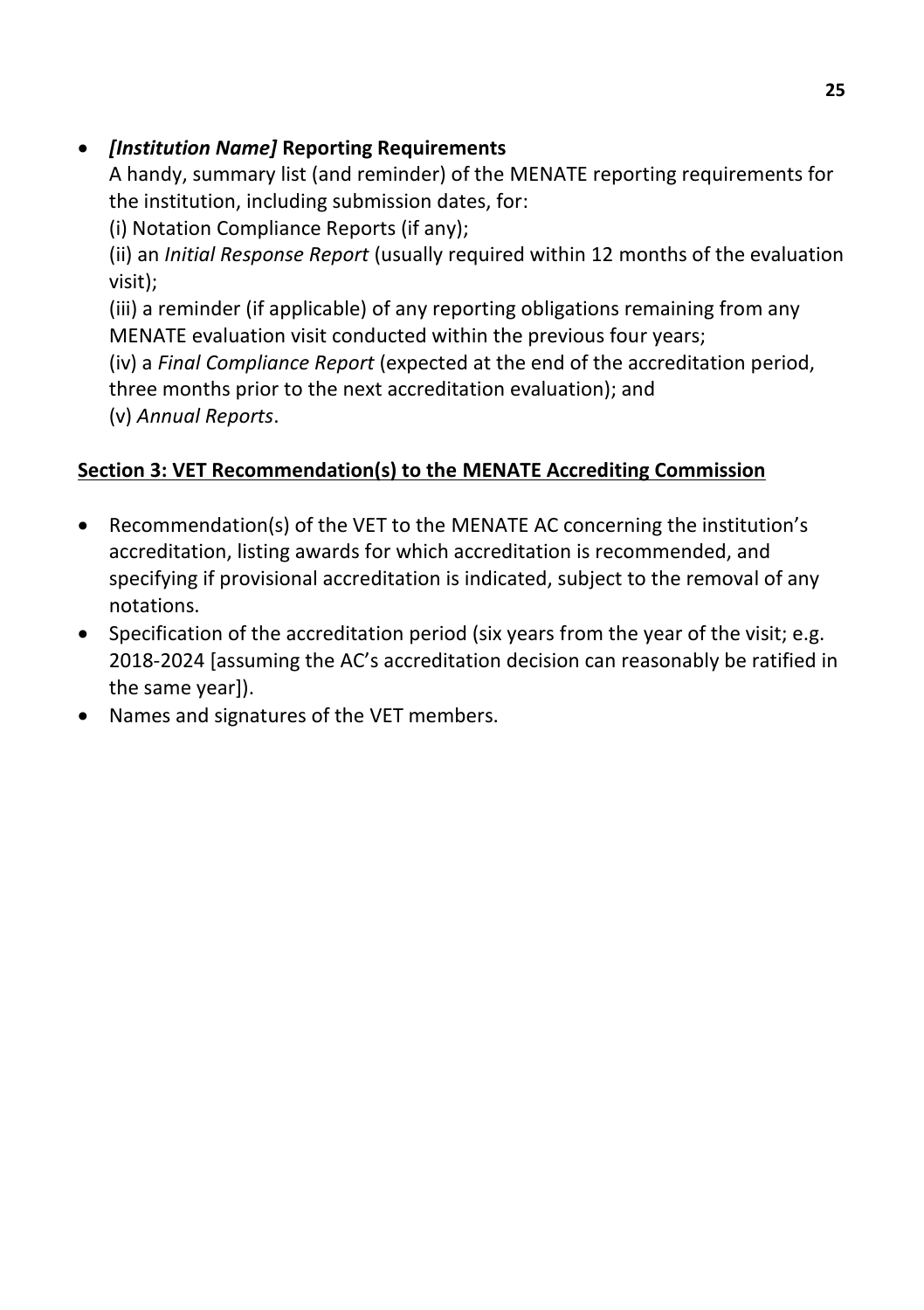## **Part II of the MENATE VET Report – Performance Standard Gradings**

This represents a grading of the institution against the MENATE performance standards:

## **Performance Standard Gradings**

VET rankings of the institution against the MENATE performance standards, and any related comments, using the MENATE grading template for this purpose. The grading structure is as follows:

**4 = Excellent**. The school evidences a high degree of quality and operates on a higher level than is required by MENATE Standards.

**3 = Good**. The school fully satisfies MENATE requirements.

**2 = Needs Improvement**. The school meets the minimum requirements for accreditation/renewal but must work on recommendations.

**1 = Insufficient**. The school must improve in this area to satisfy the MENATE standards; insufficient marks usually carry a notation formulated in the statement box, and may necessitate a provisional accreditation status or, in cases of pervasive insufficiency, even the denial of accreditation.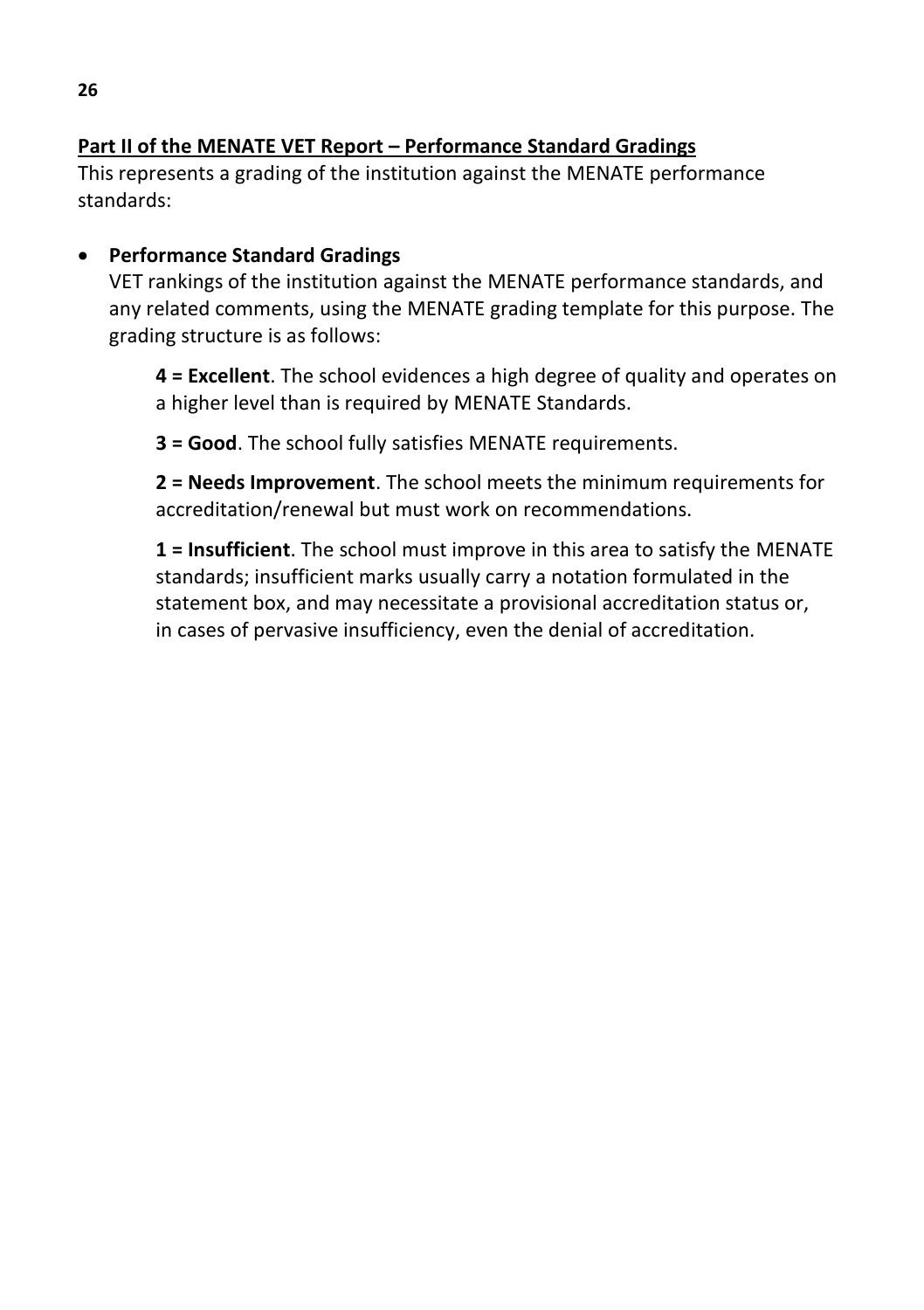# **5. PRESENTATION OF THE VET REPORT**

# **5.1 Oral Presentation by the VET to the Institution's Leadership**

At the end of the visit, the VET (or Team Leader) may (at its discretion) wish initially to meet privately with the President to share orally its basic findings, before meeting with the institutional representatives who are selected by the President to hear the basic findings of the Team, again to be shared orally. At this stage a written report is not expected to be shared with the institution.

These oral reports should take note of the advisory nature of the Visiting Team's work and the possibility of changes prior to action by the Accrediting Commission, who have the final say in accreditation matters. Given this, the VET should in no way announce any "decision" concerning the institution's application for accreditation or accreditation renewal.

## **5.2 Report Corrections**

The President should also be informed that a copy of the Visiting Team's report, once finalized by the VET, will be sent to the institution by the Accreditation Officer for comments or corrections on factual matters, prior to its distribution to members of the Accrediting Commission.

The Accreditation Officer will remove from the Report the final page(s) containing the VET's final recommendations concerning the accreditation of the institution before sending it for corrections. Until confirmed by the Accrediting Commission and ratified by the MENATE Executive Committee, these accreditation recommendations are not to be shared with the institution, since they do not necessarily represent any final MENATE decision(s).

The institution may not alter any of the recommendations made; the emphasis is upon correction of any factual inaccuracies, and comments concerning areas where the institution feels that the VET may have misunderstood something.

The corrections process is not the time for the institution to express its agreement or disagreement with any report recommendations or notations, nor for it to attempt to defend itself against any explicit or implicit criticisms.

Two weeks are allowed for the corrections process and the suggested corrections are then sent back to the MENATE Accreditation Officer.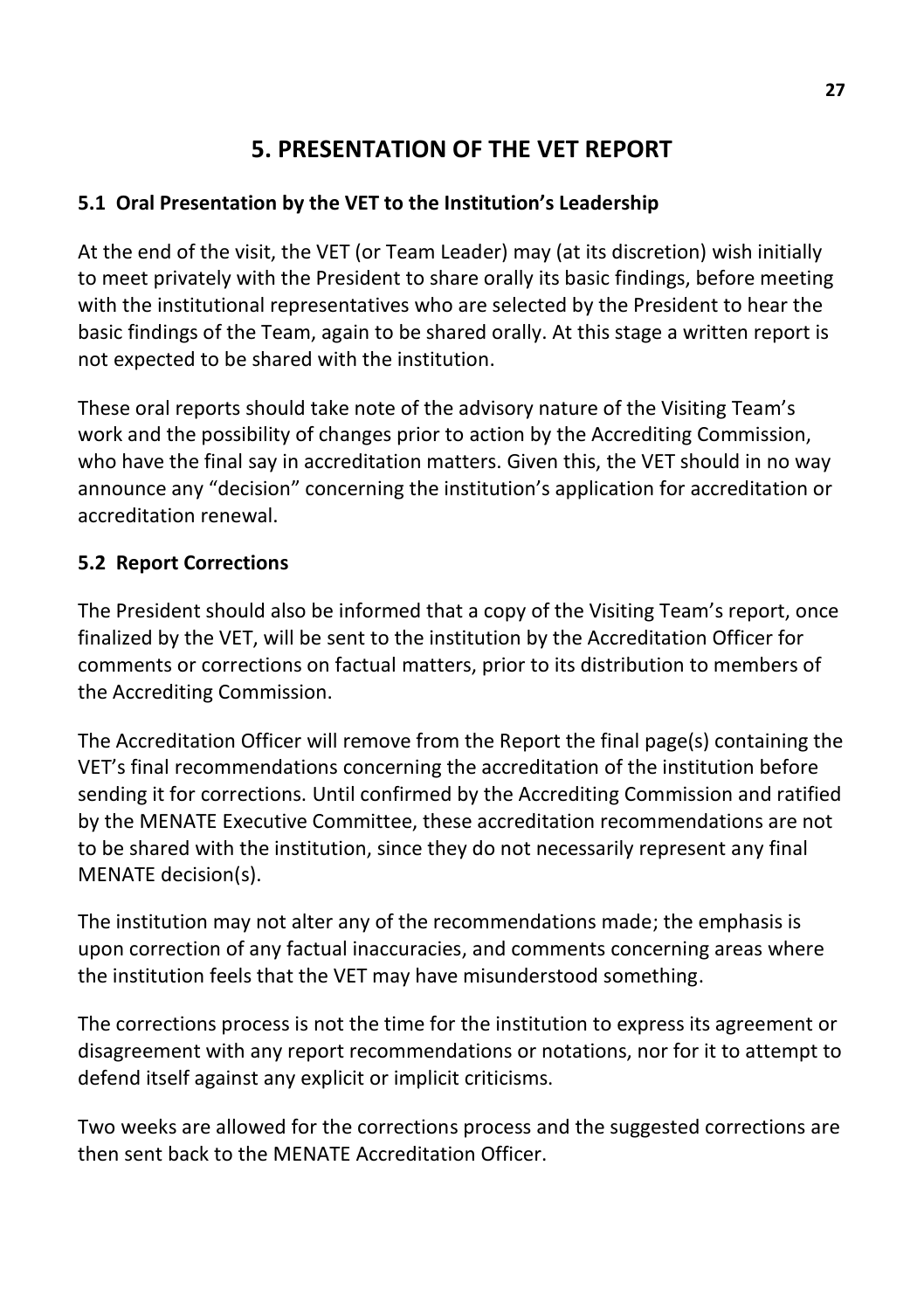The Officer will refer the suggested corrections to the VET leader to double-check (and to discuss with the other members of the VET if necessary), and the VET leader will then finalize the VET Report.

If any concerns about the process or the VET Report do remain, the Head of the institution may write to the AC Chair (with a copy sent to the Accreditation Officer), who may choose to refer the matter to the full AC when it next meets.

## **5.3 Post-Visit Actions and Follow-Up**

When the MENATE Accreditation Officer has received the final version of the Visiting Team's *Report*, including any factual corrections provided by the institution's administrator, he/she will promptly circulate these materials to members of the Accrediting Commission requesting their review, in preparation for their next meeting.

A VET Report (as the report of the Visiting Evaluation Team) is regarded as final after the corrected version has been sent to the Accrediting Commission for approval. However, as already mentioned, the AC makes final decisions concerning all accreditation matters, not the VET.

AC Members may seek clarification of any matters from the VET Leader prior to the AC meeting, copying in the AC Chair and Accreditation Officer on any correspondence. Member concerns about the *Report* or accreditation recommendations may be shared with the AC Chair and Accreditation Officer prior to the meeting.

The Accrediting Commission in its meeting will decide on the *VET Report* and its recommendations and will take appropriate actions (on this process see the Section entitled "Accrediting Commission Decision and Report" in the *Manual for Accreditation*). The AC is free to supersede any part of the *VET Report* with its own decisions if necessary. On this see the next section of this *Handbook*.

After the team's visit, any follow-up communication from the institution about the evaluation visit or VET Report should be addressed to the MENATE Accreditation Officer, and not to the VET leader or members. In the case of any major concerns, a written letter explaining them should be sent to the MENATE AC Chairperson and copied to the Accreditation Officer.

**28**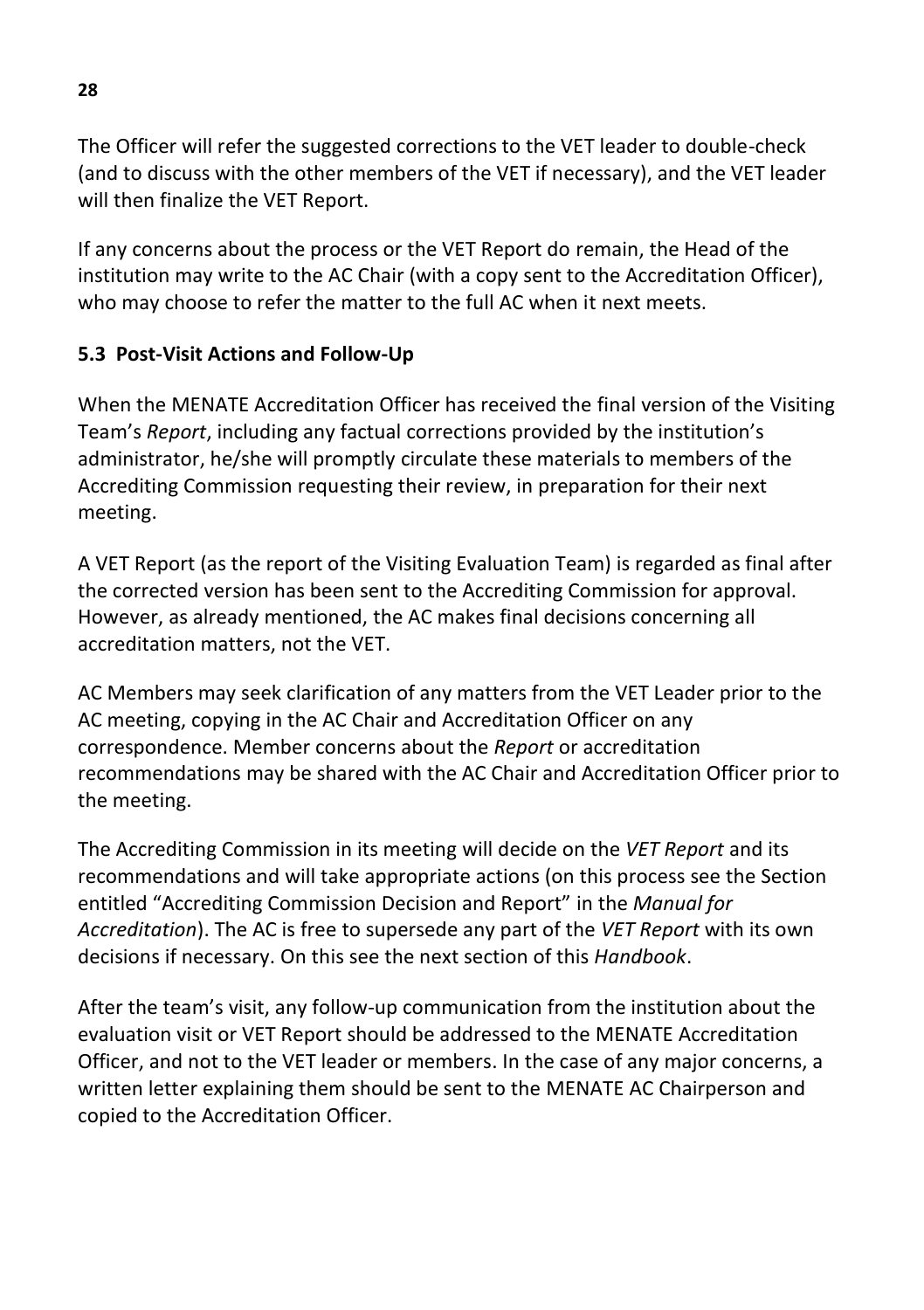# **6. THE ACCREDITING COMMISSION REPORT**

After the AC has voted and decided on the accreditation of the institution, its decisions are communicated to the MENATE Executive Committee for ratification. The Executive Committee have the right to request re-consideration by the AC of any arising issues.

However, once the Report is ratified, a formal letter, signed by both the AC Chair and the MENATE Executive Director, summarizing the Accrediting Commission's decisions regarding the accreditation of the institution and its program(s) will be attached to the *VET Report* to form an official *Accrediting Commission Report*.

Thus, the MENATE *Accrediting Commission Report* comprises three main elements:

- (i) A formal, signed letter summarizing the Accrediting Commission's decisions;
- (ii) Part I of the VET Report (the Descriptive Evaluation and Recommendations); and
- (iii) Part II of the VET Report (the Performance Standards Gradings)

In this way, the VET Report becomes an enlarged Report of the whole MENATE Accrediting Commission, and because the VET recommendations, notations and suggestions have been accepted by the Accrediting Commission, the VET Report implicitly is no longer that of the Visiting Evaluation Team, but a report bearing the authority of the entire Accrediting Commission. Likewise, through the ratification process, the accreditation decision(s) of the Accrediting Commission also carry the explicit endorsement of the MENATE Executive Committee.

The Accreditation Officer will then send the ratified *AC Report* to the institution and advise its President and Academic Dean of the decisions made and actions taken.

The MENATE Accreditation Officer will also be responsible for any follow-up with the institution which is indicated in the AC Report (and VET Report).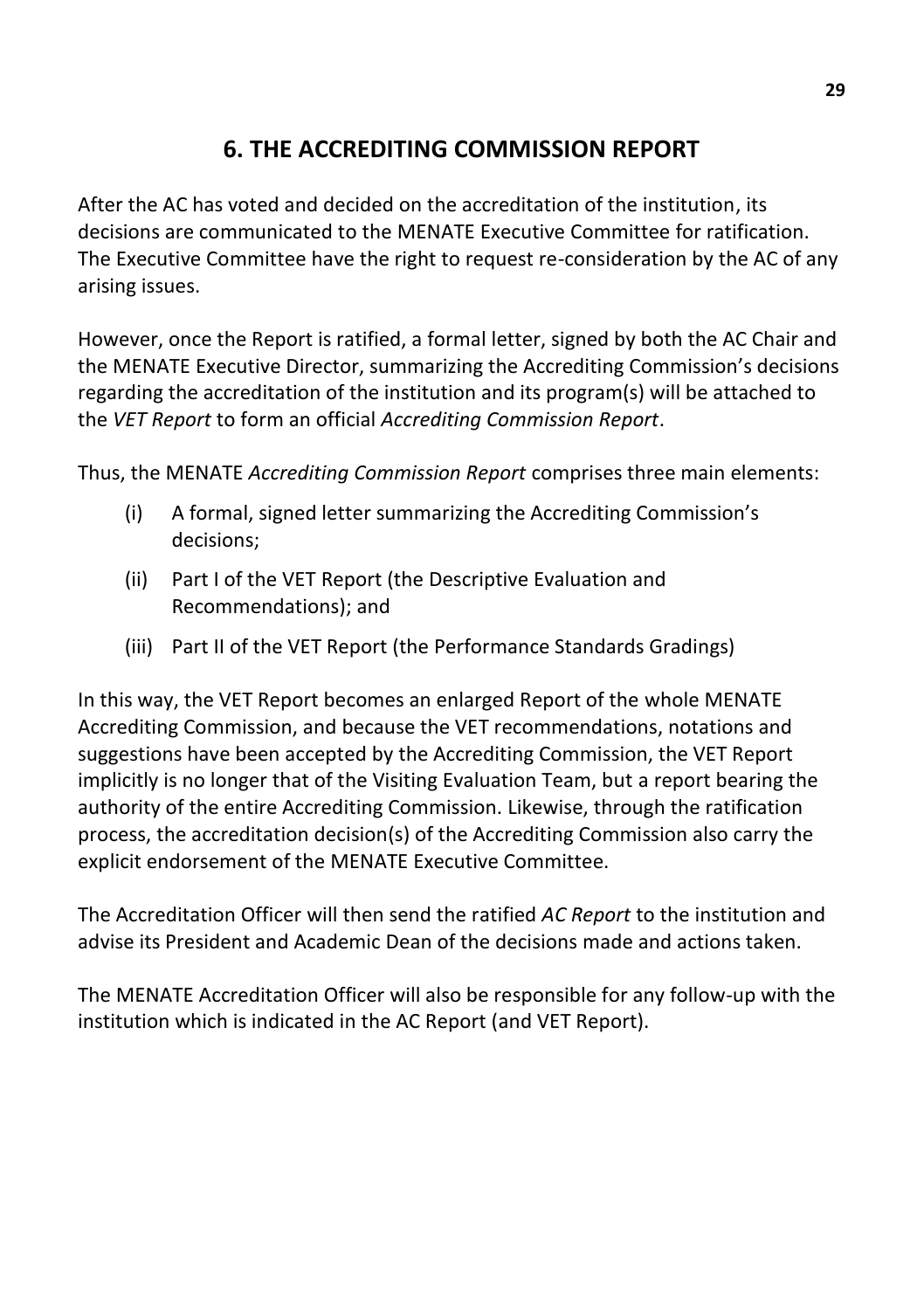# **7. SUMMARY OF THE VET REPORT TIMETABLE**

In summary, the timetable for completing the VET Report is as follows:

| <b>Time</b>                                                                                                   | <b>Action</b>                                                                                                                                                                                                                                                          |
|---------------------------------------------------------------------------------------------------------------|------------------------------------------------------------------------------------------------------------------------------------------------------------------------------------------------------------------------------------------------------------------------|
| At the end of the Visit                                                                                       | VET team shares orally its major<br>commendations and recommendations<br>with the institution's leadership                                                                                                                                                             |
| If possible, during the two days<br>immediately following the Visit                                           | VET leader finalizes a draft of the<br>written Report and sends it to the<br>other VET members for comment,<br>suggested additions, and change                                                                                                                         |
| Within two weeks from the end of<br>the Visit                                                                 | VET Report is finalized by the VET<br>leader and team and sent to the<br>Accreditation Officer. The Officer<br>removes the final page(s) of the VET's<br>recommendation to the AC and<br>forwards the document to the<br>institution asking for factual<br>corrections |
| Within two weeks of the institution<br>receiving the VET Report (and four<br>weeks from the end of the Visit) | The Institution may suggest factual<br>corrections, and offer comments to<br>clarify anything that may have been<br>misunderstood by the VET; it may not<br>change any recommendations; it then<br>sends the corrections back to the<br><b>Accreditation Officer</b>   |

continued …